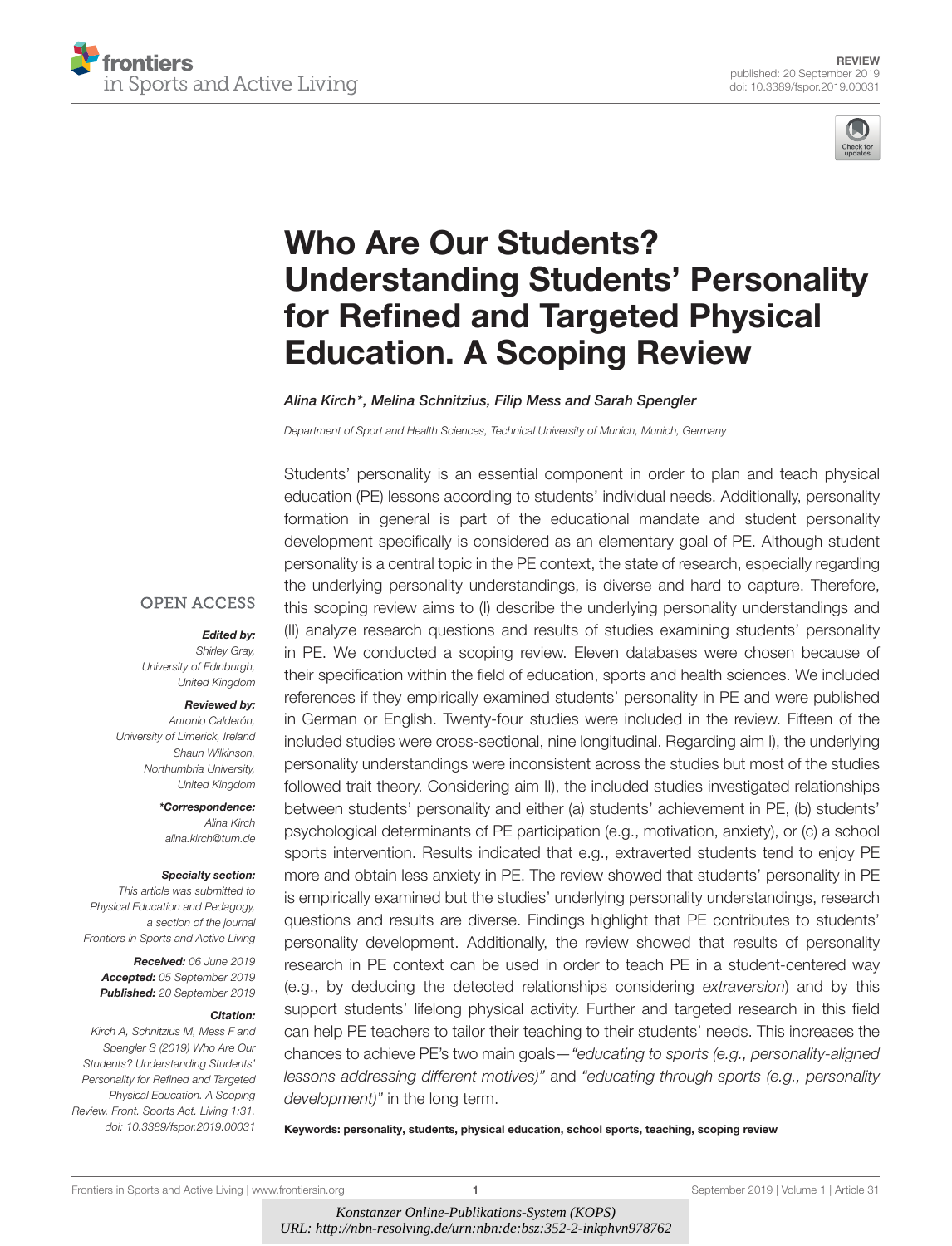# INTRODUCTION

Physical education (PE) fulfills an outstanding role within the school curriculum. PE is the only subject in which children are physically active [\(Penney and Jess, 2004\)](#page-18-0). Even more distinguishing is the fact that PE is the only context in which all school-aged children experience instructed physical activities in the course of their lives [\(Tammelin et al., 2016\)](#page-18-1). PE is therefore the only sure opportunity to get everyone on the move and convey the importance and chances of physical activity for a healthy life [\(Kohl and Cook, 2013\)](#page-17-0). This opportunity and the associated goal in its core is internationally prevalent in PE's central assignment [\(Sallis and McKenzie, 1991;](#page-18-2) Pühse and Gerber, [2005;](#page-18-3) [Scheid and Prohl, 2012\)](#page-18-4). In Germany, PE's central assignment is typically characterized by two main goals [\(Scheid and Prohl, 2012\)](#page-18-4): (1) Prepare and motivate students for a physically active lifestyle. In this regard, children need to explore different kinds of sports, acquire an appropriate range of movement skills and by this find their individual motives to be physically active in and outside school. PE supports discovering the personal meaning of physical activity and at the same time promotes the understanding and knowledge of various aspects of movement. Students by this develop the capacity to act on one's own and apply these competencies to a purposeful use of their leisure time and ideally lifelong physical activeness. PE has evolved to become a content area with diverse aims that facilitate the holistic—physical, social, emotional, and intellectual—development of children [\(NASPE, 2004\)](#page-17-1). Part (2) of PE's central assignment therefore includes the goal of empowering students' personal development. In this regard, curricula claim that PE contributes to children's development in different facets, such as formatting and developing positive personal, social or emotional qualities.

# The Importance of Students' Personality in **School**

Students are in the focus of both abovementioned goals. PE's allocated educational mandate therefore implies the necessity to consider the learner in teaching processes such as lesson planning and implementation. In the general educational context, learners' individual needs are a central factor regarding their learning processes [\(Jurik et al., 2015\)](#page-17-2). Knowing learners' individual needs in order to adapt teaching processes includes knowing the learners' personality. Personality formation is a central factor of the educational mandate which accounts for considering students' personality in teaching and research. Personality research in school showed a pervasive influence of personality traits on student outcomes such as students' wellbeing, emotional states or academic performance (O'Connor and Paunonen, [2007;](#page-18-5) [Poropat, 2009;](#page-18-6) [Richardson et al., 2012\)](#page-18-7). According to [O'Connor and Paunonen \(2007\)](#page-18-5) students' personality traits (Big Five) predict their academic performance in two different ways: (1) Via behavioral tendencies affecting habits [\(Rothstein et al., 1994\)](#page-18-8) and (2) via students' willingness to perform [\(Furnham and Chamorro-Premuzic, 2004\)](#page-16-0). O'Connor and Paunonen [\(2007\)](#page-18-5) results further indicated the increasing importance of personality traits' influence compared to cognitive abilities' influence on academic performance when students become older [\(Furnham et al., 2003\)](#page-16-1). In summary, students' personality plays a significant role in shaping their educational experiences [\(Matthews et al., 2006\)](#page-17-3).

# Understanding Personality

In order to examine the importance and impact of students' personality in particular contexts, it is essential to conceive the underlying understandings of personality. Personality is a broad term describing a multifaceted construct (Johnson and Christensen, [2017\)](#page-17-4). General personality research differentiates between seven major approaches of personality psychology: Psychoanalytic (i.e., [Freud, 1940\)](#page-16-2), neo-psychoanalytic (i.e., [Adler,](#page-15-0) [1930;](#page-15-0) [Jung, 1958\)](#page-17-5), humanistic (i.e., [Maslow, 1970;](#page-17-6) [Rogers,](#page-18-9) [1972\)](#page-18-9) emphasizing a self-actualizing tendency, behavioral (i.e., [Watson, 1930;](#page-18-10) [Skinner, 1972\)](#page-18-11), biological (i.e., [Sheldon, 1963;](#page-18-12) [Cloninger, 1999\)](#page-16-3), cognitive (i.e., [Bandura and Walters, 1963;](#page-16-4) Ellis et al., [2009\)](#page-16-5), and trait psychological (i.e., [Cattell, 1946;](#page-16-6) Eysenck and Eysenck, [1969\)](#page-16-7). In general personality research the trait approach became prevalent over time. Personality is therefore often defined as a person's unique structure of relatively stable traits [\(Guilford, 1971\)](#page-17-7).

In order to interpret and compare the results of different studies following personality's trait theory, it is essential to know the different trait models' origin, their development and individual composition. In the course of time, some models have significantly influenced the development process of trait theory in general. Even if the models' origin varies, the chosen dimensions mostly display great relationships (Gerbing and Tuley, [1991;](#page-16-8) [Goldberg and Rosolack, 1994\)](#page-16-9). Initial trait psychological models are based on a lexical approach describing personality in multiple adjectives. [Cattell \(1946\)](#page-16-6) derived 16 source traits inherent in every person. Cattell's 16 primary factors are categorized in 5 s stratum source traits [\(Cattell,](#page-16-10) [1956;](#page-16-10) [Rossier et al., 2004\)](#page-18-13). The dimensions warmth, liveliness, social boldness, privateness, and self-reliance are summarized in the factor extraversion. The dimensions emotional stability, vigilance, apprehension, and tension are subordinate to anxiety. Tough-mindedness is a combination of warmth, sensitivity, abstractedness and openness to change. Independence unites the dimensions dominance, social boldness, vigilance, and openness to change. Self-control includes the dimensions liveliness, ruleconsciousness, abstractedness, and perfectionism [\(Cattell, 1956;](#page-16-10) [Rossier et al., 2004\)](#page-18-13). [Cattell's \(1946\)](#page-16-6) model became a standard personality measure in about 1970. At about the same time, [Eysenck and Eysenck's \(1969\)](#page-16-7) model which, contrary to Cattell's, describes personality in broad, abstract terms, was developed. Eysenck focused more on biological traits and revealed two major dimensions: Introversion vs. extraversion and emotional stability vs. emotional instability. Later he added the third dimension psychoticism [\(Eysenck, 1976\)](#page-16-11). [Eysenck \(1984\)](#page-16-12) stated that his and [Cattell's \(1946\)](#page-16-6) model should not be seen as contradictory but rather as complementary and mutually supportive. An analysis estimating the two models' comparability confirmed the equivalence of the factors anxiety and neuroticism as well as the equivalence of the models' extraversion factors [\(McKenzie, 1988\)](#page-17-8). At the end of the 20th century, [McCrae and Costa \(1987\)](#page-17-9) as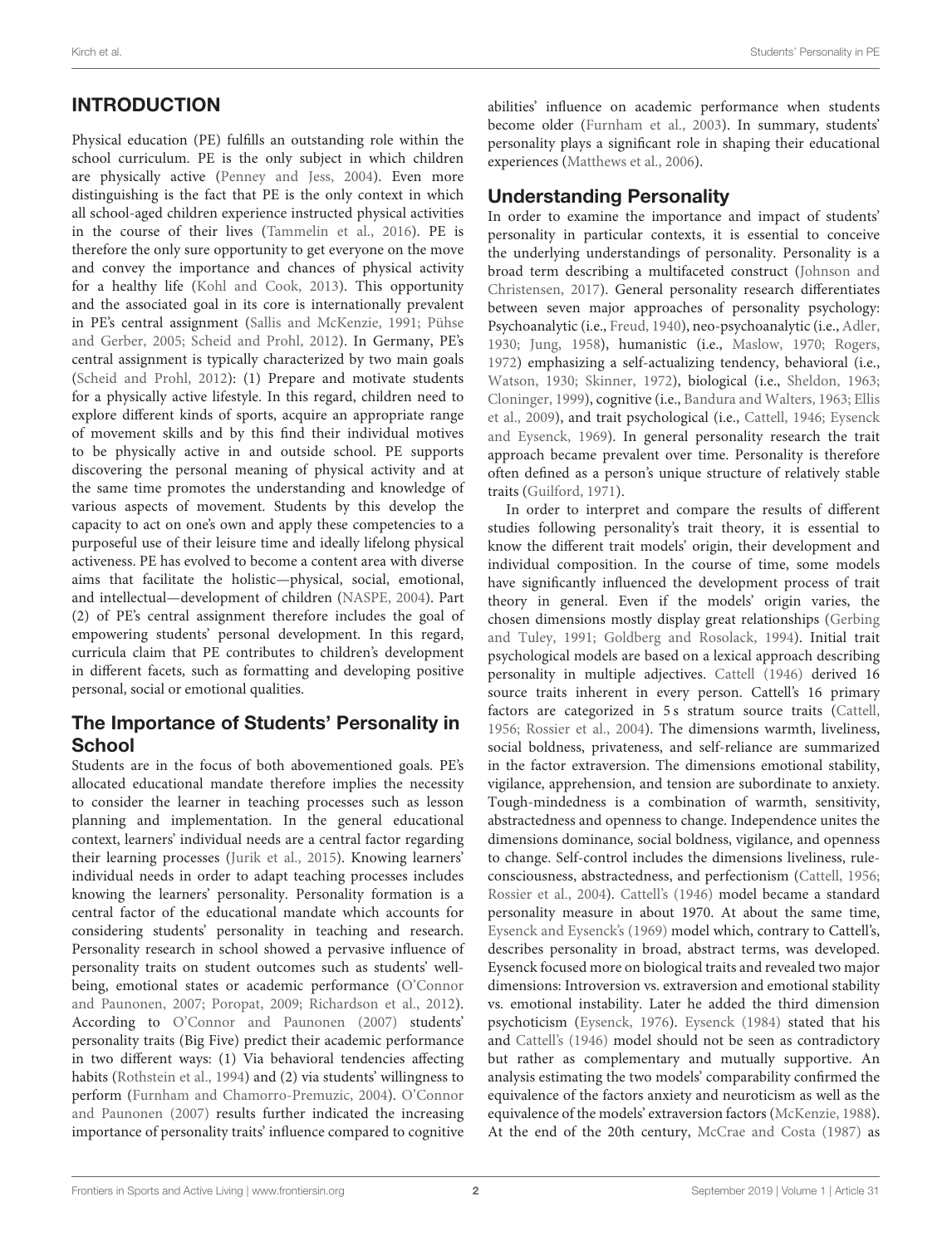well as [Goldberg \(1990\)](#page-16-13) developed two similar models, which differed mainly in their mode of formation. While [Goldberg](#page-16-13) [\(1990\)](#page-16-13) pursued a lexical approach and developed the model of the Big 5, [McCrae and Costa \(1987\)](#page-17-9) empirically analyzed personality questionnaires and by the means of factor analysis developed their five-factor model. Both models unite roughly the same five personality dimensions: Openness to experience, conscientiousness, extraversion, agreeableness and neuroticism. The five-factor model is currently the most prevalent model in personality research in general in order to describe personality holistically and superseded the aforementioned models [\(Cattell,](#page-16-6) [1946;](#page-16-6) [Eysenck and Eysenck, 1969\)](#page-16-7). The similarity between Cattell's global scales and the five-factor model was confirmed too. The two models share four of the five global dimensions. Only the dimension agreeableness is not represented in Cattell's 16 PF [\(Rossier et al., 2004\)](#page-18-13). Due to the content-related similarity between different trait models, results of studies based on these models are to a certain extend comparable.

### Considering Students' Personality in PE

This knowledge on personality research's development and its current orientation is essential for further investigating students' personality specifically in PE context. As previously mentioned, numerous relationships between students' personality and learning outcomes have been ascertained in the general educational context. It seems logical that the detected relationships—examined on this general level—also exist on a more specific level, e.g., considering PE particularly. Due to the fact that the PE context particularly creates incentives and opportunities contributing to students' personality development [\(Kohl and Cook, 2013\)](#page-17-0), examining relationships between students' personality and learning outcomes in PE becomes important. Even though research has demonstrated that students' personality is related to various factors influencing academic performance [\(Komarraju et al., 2011\)](#page-17-10) and PE's allocated mandate postulates students' personality development (Scheid and Prohl, [2012\)](#page-18-4), research considering students' personality in PE has been very rare so far. Most studies investigate only single aspects related to personality, such as students' attitudes toward or perceptions of PE (e.g., [Harwood et al.,](#page-17-11) [2015;](#page-17-11) [Kretschmann, 2015;](#page-17-12) [Silverman, 2017\)](#page-18-14). In order to capture the complex construct of personality and by this its impact on students' physical activity and their personality development, it is insufficient to only describe individual components of students' personality [\(Asendorpf and Teubel, 2009\)](#page-16-14). [Asendorpf and Teubel](#page-16-14) [\(2009\)](#page-16-14) therefore claim to examine students' personality following an integrative perspective within the context of a holistic personality development. This fosters a better understanding of PE specific outcomes such as students' motor performance, achievement motivation and the development of personal, social, or emotional competencies. Holistically understanding students' personality allows to identify and address students' needs—part one of PE's main goals ("educating to sports")—and provides links for students' personality development—part two of PE's main goals ("educating through sports") [\(Sallis and McKenzie,](#page-18-2) [1991;](#page-18-2) [Siedentop, 2009;](#page-18-15) [Scheid and Prohl, 2012\)](#page-18-4).

A review article of existing literature examining students' personality in PE would be beneficial to summarize findings and by this ideally highlight the potential of personality research in the PE context. Due to diverse personality understandings, different research questions and investigated correlates within studies, the identification of relevant literature is challenging. Hence, a broad approach is essential in order to capture all relevant texts. A review of this kind—considering students' personality in PE following a wide approach to provide an overview of the existing literature on a general level—does not yet exist. Review articles in PE context are mostly concerned with PE teachers—often focusing on their education [\(Scheuer,](#page-18-16) [2019\)](#page-18-16) or teaching methods [\(Lander et al., 2017\)](#page-17-13). Review articles, considering the students in PE, typically focus on specific questions concerning students' personal characteristics and within this individual aspects such as self-concept or achievement motivation, rather than the students' personality in a broad sense [\(Kretschmann, 2015;](#page-17-12) [Ang and Yubing, 2017;](#page-15-1) [Silverman, 2017\)](#page-18-14). The latter approach is more common in general educational research. Here studies conclude with promising results, e.g., detecting a relationship between students' personality and academic performance [\(O'Connor and Paunonen, 2007\)](#page-18-5).

In the specific field of PE, reviewing the literature considering students' personality following a broad approach has not been conducted so far. Therefore, the aim of our review was to provide an overview of studies proclaiming to assess students' personality in PE. More precisely, we intended to (I) describe the underlying personality understandings by analyzing the pursued personality approach and applied personality inventories and (II) depict the studies' research questions and associated results by analyzing investigated variables, relationships or outcomes.

# METHODS

Scoping reviews are especially helpful in order to provide a broad picture of existing literature in a wide research field (Booth et al., [2016\)](#page-16-15), such as personality research. Due to the fact that personality research is carried out in various contexts and due to the existence of diverse personality understandings, we decided to conduct a scoping review.

# Selection Criteria

We were interested in investigating the students' (sample) needs, more specifically their general requirements regarding their personality (content). Further, we were specifically interested in studies examining these needs in PE (context). Therefore, we had to predefine our inclusion criteria, which also formed the basis of the search term in the three following categories: (1) Study focused on personality or rather proclaimed to assess personality; (2) sample under consideration comprised primary or secondary school students; (3) study was carried out during PE lessons or in school sports contexts. Category (1) was searched on titleabstract-keyword level in order to make sure that personality was the key issue in the text. The reference had to focus on personality or at least mention it as variable or outcome. Category (2) and (3) were searched on full-text level and included synonyms for students and various school sports contexts. Additionally,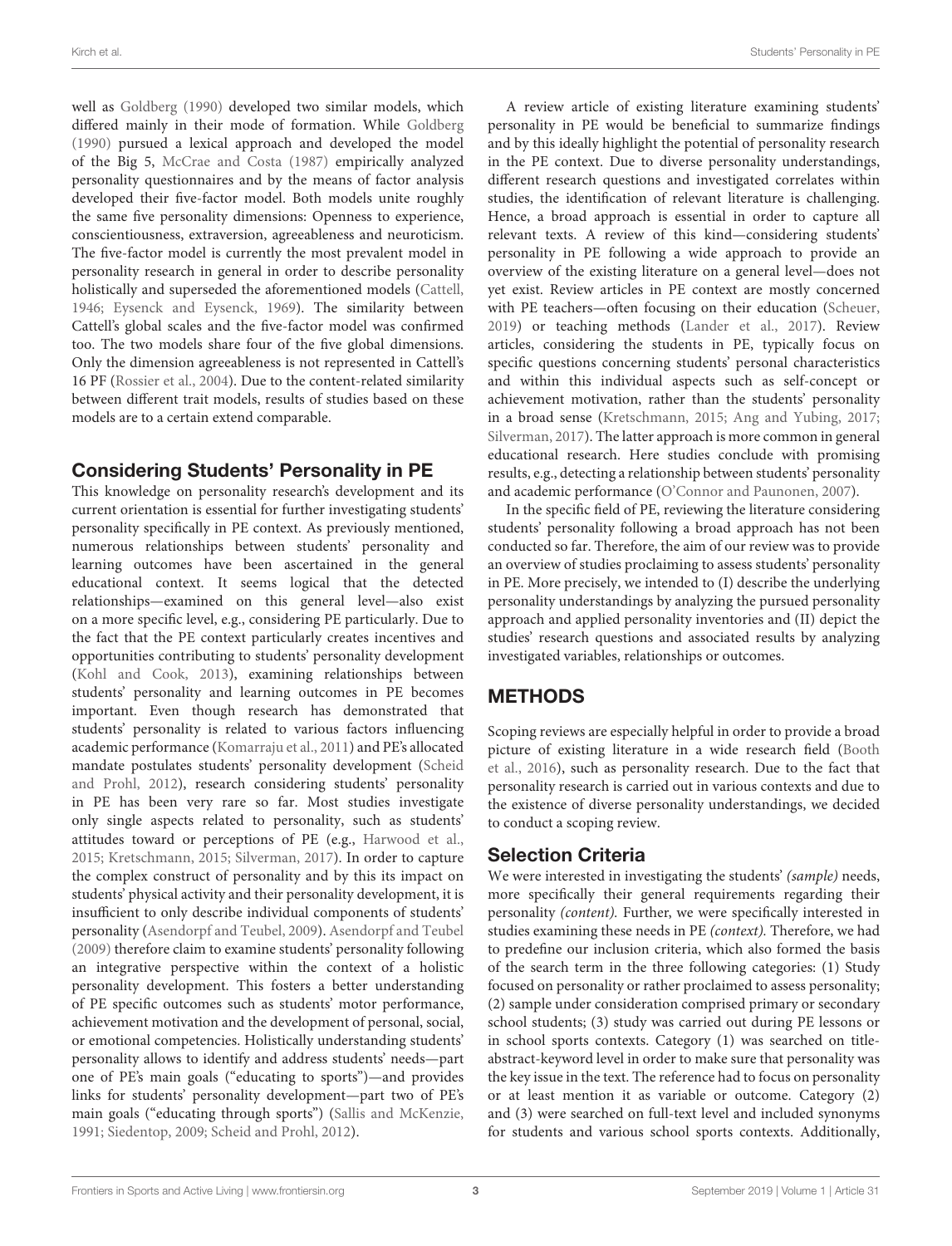the publication language had to be English or German. The publication period was not limited and all publication types were considered, which is in line with [Arksey and O'Malley's \(2005\)](#page-16-16) methodological guidelines of scoping studies.

### Search and Review Process

Based on [Arksey and O'Malley's \(2005\)](#page-16-16) recommendations, the search strategy comprises four sequential steps: (1) Initial electronic database search; (2) key journal search of the included studies; (3) reference list search of the included studies; (4) manual author search of authors of the included studies. Considering the aforementioned principles the following search terms were used in the database search (in the following exemplary for the database Scopus): (TITLE-ABS-KEY ((persönlichkeit<sup>∗</sup> OR personalit<sup>∗</sup> OR schülerpersönlichkeit<sup>∗</sup> )) AND ALL ((schüler<sup>∗</sup> OR kinde<sup>∗</sup> OR jugend<sup>∗</sup> OR student<sup>∗</sup> OR pupil<sup>∗</sup> OR schoolchild<sup>∗</sup> OR scholar<sup>∗</sup> OR kid<sup>∗</sup> OR child<sup>∗</sup> OR youth<sup>∗</sup> OR learner<sup>∗</sup> OR adolescen<sup>∗</sup> OR teen<sup>∗</sup> OR youngster<sup>∗</sup> )) AND ALL ((sportunterricht<sup>∗</sup> OR schulsport<sup>∗</sup> OR bewegungserziehung<sup>∗</sup> OR bewegungsunterricht<sup>∗</sup> OR leibeserziehung<sup>∗</sup> OR leibesübung<sup>∗</sup> OR "physical education" OR "gym<sup>∗</sup> class<sup>∗</sup> " OR "school sport<sup>∗</sup> " OR "physical training"))) AND (LIMIT-TO (LANGUAGE, "English") OR LIMIT-TO (LANGUAGE, "German")). In total, 11 databases were searched: Education Source, ERIC, PsychARTICLES, PsycINFO, PSYNDEX, PubMed, Scopus, SocINDEX, SPOLIT, SportDiscus and Web of Science. The databases were chosen because of their specification in the field of education, sports and health sciences. The first search was realized on February 6th 2017. An update search to ensure the review's topicality was implemented on June 27th 2018. The first and second author functioned as two independent reviewers and fulfilled the screening process first on title and afterwards on abstract level, independently deciding whether the reference should be included or not. References were excluded if not published in English or German, not empirical, not examining students, not in school setting and not investigating personality. In case of uncertainty (e.g., missing information, unsure about sample) the references were reassessed in the next step. Conflicts were discussed and solved collaboratively. We did not exclude studies due to quality reasons in order to examine the whole body of literature and by this be in line with the scoping review's methodological standards (Arksey and O'Malley, [2005\)](#page-16-16). Last, full-texts were screened considering the same criteria as mentioned above.

The journals Research Quarterly and sportunterricht frequently appeared as publication source of the included studies. The manual key journal search was therefore applied to these two journals. Furthermore, the reference lists of all included studies were screened and all therein potentially relevant references had to pass the aforementioned screening process. As a final step, the included studies authors' research activities were investigated by entering the authors' names in the abovementioned databases and additionally checking their profiles and publication lists. If relevant research on students' personality in school sports contexts was detected, the publications were considered for potential inclusion and

again had to run the screening process. **[Figure 1](#page-4-0)** summarizes the search and review process.

# Data Extraction and Analysis

In order to guide the data extraction stage, a data charting form in table format was created. The two reviewers first independently extracted the relevant information and filled in the table. Second, the two reviewers compared and discussed their tables, removed conflicts and joined the two tables to the final table. Subsequently, the variables under investigation in the included studies were extracted and grouped thematically. Further, results within these thematically similar groups were compared (within group comparison). For this purpose, the reviewers examined the possible comparability of the different applied inventories within a group. If a comparison was possible, e.g., due to a similar personality understanding pursued in the studies under investigation, the reviewers checked for replicability of the individually examined relationships among the studies.

Following [Richards et al. \(2017\)](#page-18-17) as well as Arksey and O'Malley [\(2005\)](#page-16-16) the results of the abovementioned data extraction and analysis step are presented in two formats. First, the results are summarized in table format (**[Table 1](#page-5-0)**). **[Table 1](#page-5-0)** presents the pertinent information of the included studies. In addition to each study's framework conditions, the table includes the study's aim, underlying personality understanding (approach and applied inventory) and main results. **[Table 1](#page-5-0)** therefore provides a clear and compact presentation of answers to the review's research questions. Second, the results are provided in the running text, divided into framework conditions (author, year, origin, publication type, and sample) and a thematic analysis which explicitly addresses the review's research questions and provides an elaborated analysis.

# RESULTS

[Figure 1](#page-4-0) summarizes the search and review process, differentiating between the initial and the update search. Both searches in total yielded 3,963 references. After removing duplicates, screening titles and abstracts 91 full-texts were examined. Twenty-three references fulfilled all inclusion criteria and were therefore considered for analysis. One additional reference was included via the reference list search. The author and key journal search did not yield any additional reference. In total, 24 references were included in the review.

# Framework Conditions of the Included Studies

Most of the studies ( $n = 18$ ) were implemented in Europe, eight thereof in Germany [\(Seitz and Bäumler, 1972;](#page-18-18) Dunkerbeck and Prenner, [1976;](#page-16-17) [Gabler, 1976;](#page-16-18) [Friedrich, 1978;](#page-16-19) Bachleitner-Hofmann, [1986;](#page-16-20) [Willimczik, 1986;](#page-19-0) [Westhoff, 1989;](#page-18-19) [Klein, 2017\)](#page-17-14) and three in the United Kingdom [\(Kerr, 1978;](#page-17-15) Williams and Eston, [1986;](#page-19-1) [Hayes, 2017\)](#page-17-16). Five studies originated from Canada or the United States of America [\(Blanchard, 1946;](#page-16-21) [Tillman, 1965;](#page-18-20) [Wilson, 1969;](#page-19-2) [Lodewyk, 2018;](#page-17-17) Lodewyk and Gao, [2018\)](#page-17-18). The remaining studies originated from Austria, Croatia, Czech Republic, Israel, Poland, Romania and Slovenia.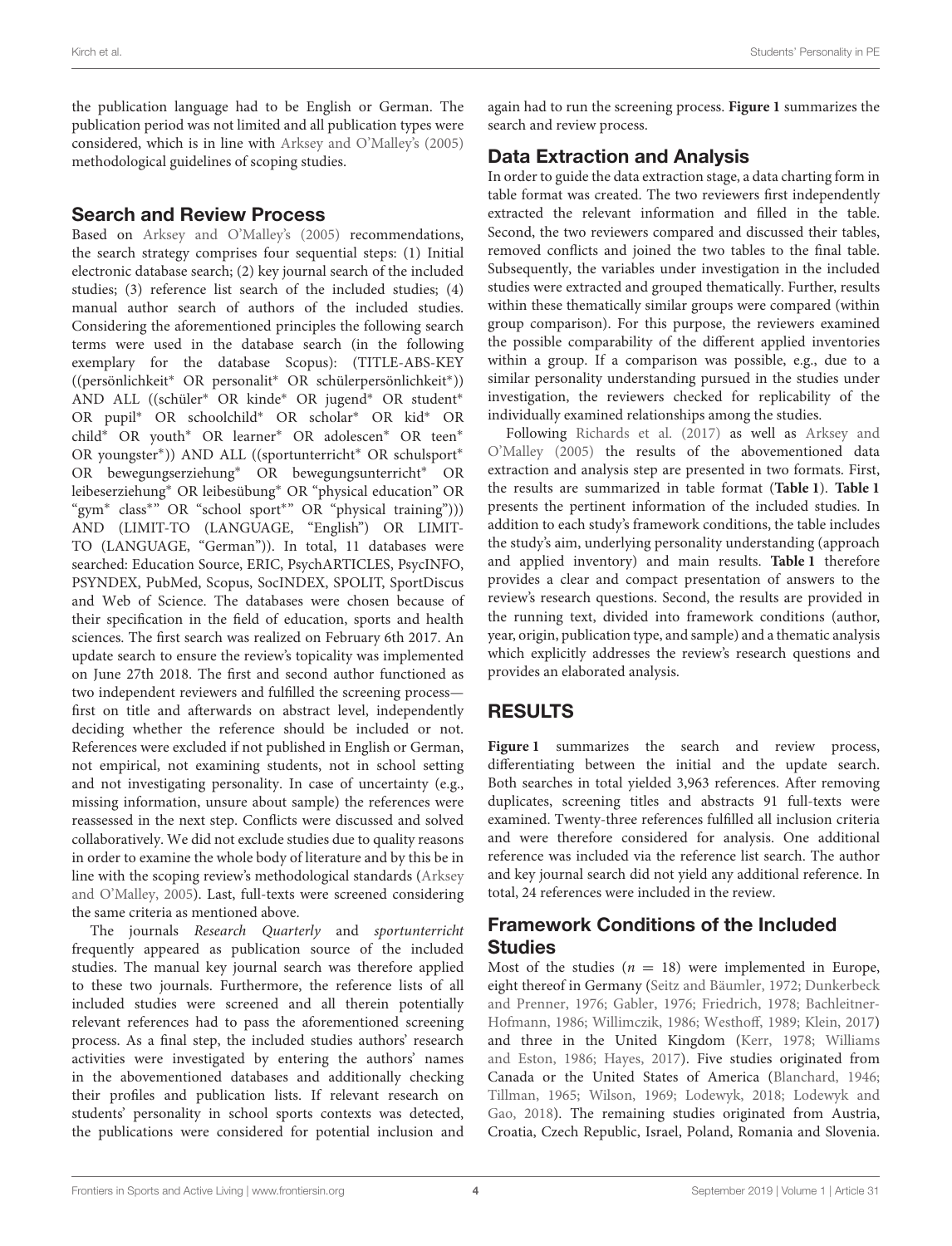<span id="page-4-0"></span>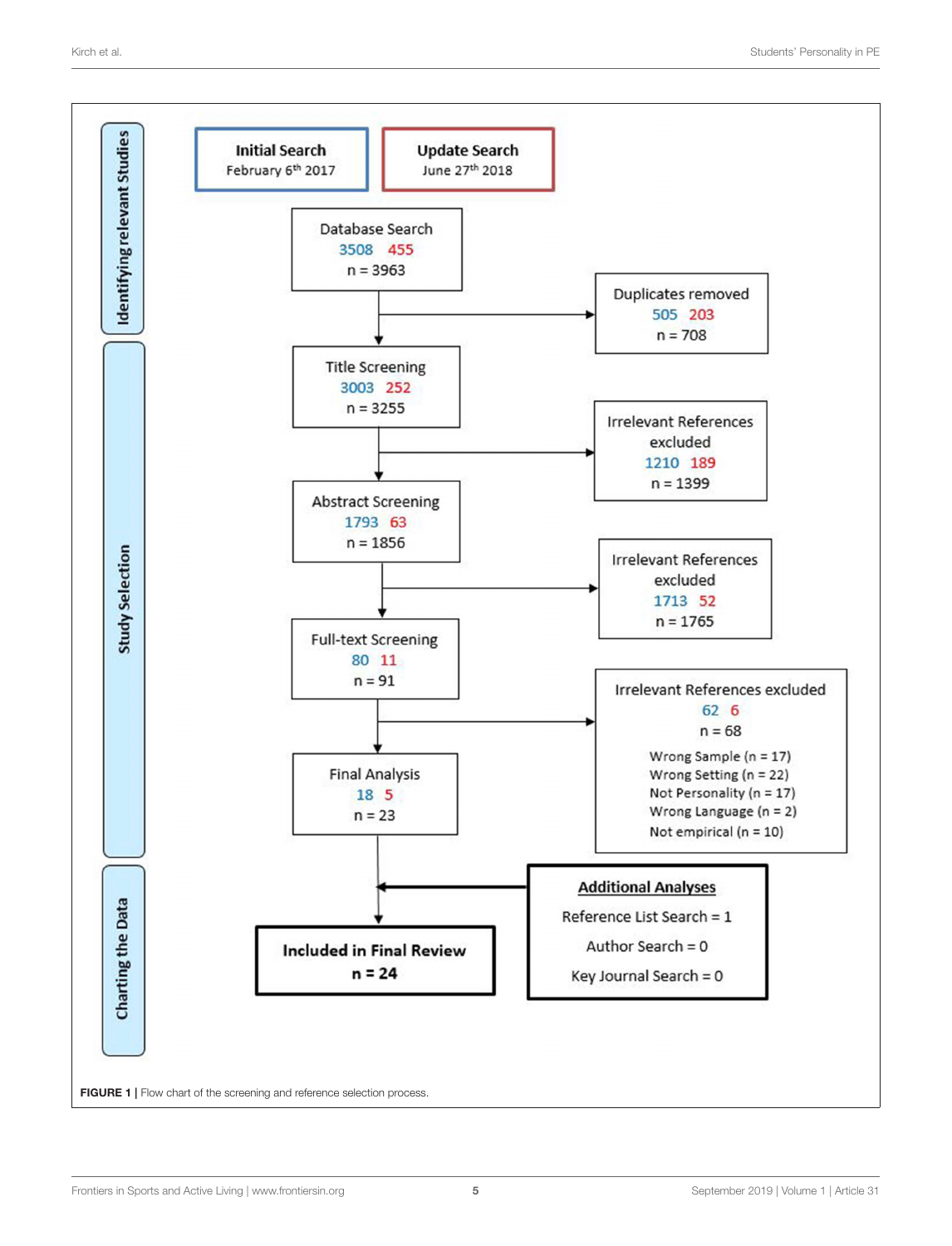<span id="page-5-0"></span>TABLE 1 | Included studies' framework conditions, aim, personality understanding, and main results.

| <b>Framework conditions</b>                                                                               |                                                                                                 | Aim                                                                                                                        | <b>Personality understanding</b>                                                                                                                                     |                                                                                                                                                                            | <b>Main results</b>                                                                                                                                                                                                                                                                                                                                                                                                                                                             |
|-----------------------------------------------------------------------------------------------------------|-------------------------------------------------------------------------------------------------|----------------------------------------------------------------------------------------------------------------------------|----------------------------------------------------------------------------------------------------------------------------------------------------------------------|----------------------------------------------------------------------------------------------------------------------------------------------------------------------------|---------------------------------------------------------------------------------------------------------------------------------------------------------------------------------------------------------------------------------------------------------------------------------------------------------------------------------------------------------------------------------------------------------------------------------------------------------------------------------|
| <b>Author (Year)</b><br>Origin-Publication<br><b>Type: Journal Name</b>                                   | Sample                                                                                          |                                                                                                                            | Personality<br>approach                                                                                                                                              | <b>Personality</b><br>inventory                                                                                                                                            |                                                                                                                                                                                                                                                                                                                                                                                                                                                                                 |
| <b>CROSS-SECTIONAL STUDIES</b>                                                                            |                                                                                                 |                                                                                                                            |                                                                                                                                                                      |                                                                                                                                                                            |                                                                                                                                                                                                                                                                                                                                                                                                                                                                                 |
| Culjak and Mlačić (2014)<br>Croatia-Journal Article:<br>Croatian Journal of<br>Education                  | 100 students (59 m;<br>41 f); grade 1 and 2<br>high school (age<br>$16 - 17$                    | Relationships<br>between personality and<br>success (good grade)<br>in PE                                                  | Big five model of<br>personality<br>(Goldberg, 1990)                                                                                                                 | Questionnaire: IPIP100<br>(Mlacic and<br>Goldberg, 2007)                                                                                                                   | Personality is related to success in<br>$\sim$<br>PE<br>- Students' success was positively<br>related to conscientiousness and<br>emotional stability (in girls) and<br>negatively to extraversion (in boys)                                                                                                                                                                                                                                                                    |
| Dunkerbeck and Prenner<br>(1976) Germany-Book<br>Section                                                  | 50 PE teachers                                                                                  | Proof and analysis of<br>implicit personality<br>theories in PE context                                                    | Implicit personality<br>theories; stereotypes                                                                                                                        | 1) Free description of<br>"the<br>underperforming<br>student"<br>2) Characterization<br>within<br>given dimensions                                                         | Implicit theories of PE teachers<br>contain four dimensions to describe<br>personality of students: physical<br>abilities and conditions; PE<br>expectations; sociability and<br>interactive recognition; behavior                                                                                                                                                                                                                                                              |
| Erpic et al. (2005)<br>Slovenia-Journal Article:<br>International Journal of<br><b>Physical Education</b> | 1,025 students;<br>grade 5 and 7<br>primary school & 1<br>and 3 secondary<br>school (age 11-18) | Relationships between<br>students' personality<br>traits and (a) attitudes<br>toward PE and (b)<br>motivation for PE       | Big five model of<br>personality<br>(Goldberg, 1990),<br>ATEAQ (Erpic et al.,<br>2005)                                                                               | Questionnaire:<br>B5P-C (Little and<br>Wanner, 1998)                                                                                                                       | a) Students<br>scoring<br>higher<br>in<br>conscientiousness<br>show<br>more<br>toward<br>PE<br>positive<br>attitudes<br>b) Students scoring lower in<br>agreeableness and higher in<br>neuroticism are less motivated<br>in PE                                                                                                                                                                                                                                                  |
| Friedrich (1978)<br>Germany-Journal<br>Article: International<br>journal of physical<br>education         | 523 students (257 m;<br>266 f); high school<br>(age $\varnothing$ 12.5)                         | Relationships<br>between personality and<br>achievement (good<br>grade) in PE                                              | Two-factor model<br>(Eysenck and<br>Eysenck, 1969)                                                                                                                   | Questionnaire: Hanes<br>KJ (Buggle and<br>Baumgärtel, 1975)                                                                                                                | Students scoring higher in<br>extraversion show better PE grades                                                                                                                                                                                                                                                                                                                                                                                                                |
| Guszkowska and Rychta<br>(2007) Poland-Journal<br>Article: Human<br>Movement                              | 455 students (213 m;<br>242 f); high school<br>(age 15-17)                                      | Relationships<br>between personality and<br>students' (a) physical<br>fitness and (b)<br>gender-related<br>diversification | Five-factor model<br>(McCrae and Costa,<br>1987)<br>16 PF (Cattell, 1946)                                                                                            | Questionnaires:<br>FCB-TI (Zawadzki<br>and Strelau, 1997);<br>polish version of<br>NEO-FFI (Zawadzki,<br>1998); polish version<br>of HSPQ (Rychta and<br>Guszkowska, 2000) | a) Personality<br>traits<br>are<br>poorly<br>correlated with the adolescents'<br>physical fitness<br>b) Predictors of physical fitness are<br>different in boys and girls. In boys:<br>extraversion is positively correlated<br>with the total fitness score,<br>agreeableness is correlated with<br>agility, trunk muscle strength and<br>suppleness; trunk muscle strength<br>and suppleness also with<br>conscientiousness. None of these<br>correlations are shown in girls |
| Hayes (2017)<br>UK-Journal Article:<br>Research Papers in<br>Education                                    | 296 students (150 m;<br>146 f); primary school<br>$(\text{age } 5-11)$                          | Analysis of factors<br>responsible for negative<br>attitudes toward PE                                                     | Personality part of<br>"Personal factors"<br>(variable + intrinsic)                                                                                                  | Semi-structured<br>interview                                                                                                                                               | Identified factors: lack of self-efficacy,<br>a lack of perceived autonomy, family<br>and peer factors and individual<br>physical and personality factors are<br>decisive for negative attitudes toward<br>PE                                                                                                                                                                                                                                                                   |
| Kerr (1978) UK-Journal<br>Article: British Journal of<br><b>Physical Education</b>                        | 165 students (97 m;<br>68 f); grammar school<br>$(\text{age } 11 - 12)$                         | Relationships between<br>personality variables and<br>physical ball skills                                                 | $Personality = mind$<br>and body (physical,<br>intellectual, social<br>and emotional)<br>16 PF (Cattell, 1946)<br>Two-factor model<br>(Eysenck and<br>Eysenck, 1969) | Questionnaires: JEPI<br>(Eysenck, 1965);<br>HSPQ (Hundleby and<br>Cattell, 1968)                                                                                           | Students with good physical ball skills<br>score higher in warmth, emotional<br>stability, dominance, liveliness and<br>extraversion and score lower in<br>sensitivity, social boldness and<br>apprehension or introversion                                                                                                                                                                                                                                                     |
| Klein (2017)<br>Germany-Journal<br>Article: sports                                                        | 1,399 students<br>(707 m; 692 f); grade<br>7 (age $\varnothing$ 12.9) and<br>10 (age Ø 15.8)    | Relationships between<br>physical self-concept and<br>general personality traits                                           | Big five model of<br>personality<br>(Goldberg, 1990)                                                                                                                 | Questionnaire:<br>NEO-FFI (McCrae<br>and Costa, 1992)                                                                                                                      | Students scoring higher in<br>neuroticism assess their own physical<br>attractiveness and own athleticism<br>lower                                                                                                                                                                                                                                                                                                                                                              |

(Continued)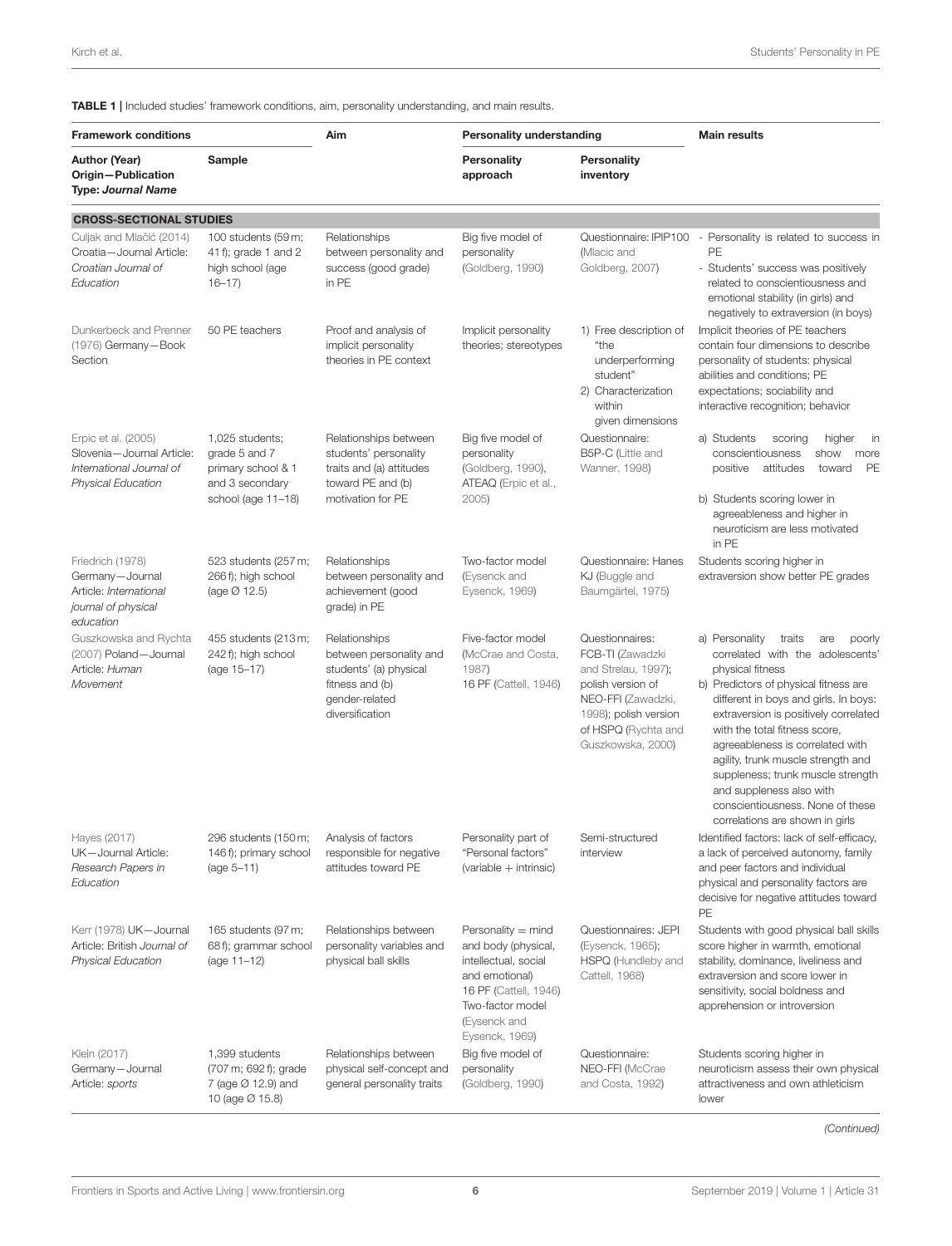| <b>Framework conditions</b>                                                                                           |                                                                  | Aim                                                                                                                                        | <b>Personality understanding</b>                                                                                                                      |                                                                                                                                                                             | <b>Main results</b>                                                                                                                                                                                                                                                                                                                           |
|-----------------------------------------------------------------------------------------------------------------------|------------------------------------------------------------------|--------------------------------------------------------------------------------------------------------------------------------------------|-------------------------------------------------------------------------------------------------------------------------------------------------------|-----------------------------------------------------------------------------------------------------------------------------------------------------------------------------|-----------------------------------------------------------------------------------------------------------------------------------------------------------------------------------------------------------------------------------------------------------------------------------------------------------------------------------------------|
| <b>Author (Year)</b><br>Origin-Publication<br><b>Type: Journal Name</b>                                               | Sample                                                           |                                                                                                                                            | <b>Personality</b><br>approach                                                                                                                        | <b>Personality</b><br>inventory                                                                                                                                             |                                                                                                                                                                                                                                                                                                                                               |
| Lodewyk and Gao (2018)<br>USA/Canada-Journal<br>Article: International<br>Journal of Sport and<br>Exercise Psychology | 319 students (162 m;<br>157 f); grade 9 and<br>10 high school    | Relationships between<br>personality traits and (a)<br>enjoyment and (b) effort<br>in PE as a function of<br>gender                        | <b>HEXACO</b> model<br>(Ashton and Lee,<br>2007)                                                                                                      | Questionnaire:<br>HEXACO-PI-R (Lee<br>and Ashton, 2004)                                                                                                                     | a) Students with lower openness to<br>experience and higher extraversion<br>show higher enjoyment and by this<br>effort in PE<br>b) Boys: honesty-humility shows a<br>stronger relationship to effort via<br>enjoyment compared to girls<br>Girls: agreeableness shows a<br>stronger relationship to effort via<br>enjoyment compared to boys |
| Lodewyk (2018)<br>Canada-Journal Article:<br><b>Educational Psychology</b>                                            | 316 students (161 m;<br>155 f); grade 9 and<br>10                | Relationships between<br>personality and (a)<br>anxiety (b) self-efficacy,<br>and (c) intentions to<br>exercise as a function of<br>gender | <b>HEXACO</b> model<br>(Ashton and Lee,<br>2007)                                                                                                      | Questionnaire:<br>HEXACO-PI-R (Lee<br>and Ashton, 2004)                                                                                                                     | Students scoring higher in<br>extraversion show (a) lower anxiety<br>and (b) higher self-efficacy and (c)<br>higher intentions to exercise (f/m);<br>Students scoring higher in openness<br>to experience show higher anxiety<br>(f/m) and lower self-efficacy (f)                                                                            |
| Seitz and Bäumler (1972)<br>Germany-Book Section                                                                      | 70 students (m);<br>grade 6 (age 11-13)                          | Relationships between<br>personality traits and<br>motor performance                                                                       | 16PF (Cattell, 1973)                                                                                                                                  | Questionnaire: CPQ<br>(Porter and Cattell,<br>1963)                                                                                                                         | Students scoring higher in personality<br>dimensions (motor activity, optimistic<br>unconcern and distance to authority)<br>show better results in motor<br>performance (flexibility or movement<br>coordination)                                                                                                                             |
| Westhoff (1989)<br>Germany-Journal<br>Article: Sportunterricht                                                        | 31 students (15 m;<br>16 $f$ ; grade 7 (age<br>$12 - 13$         | Relationships between<br>personality and<br>volleyball-specific abilities                                                                  | 3 non-motor<br>variables: Students'<br>interest on PE,<br>concept of own<br>abilities, anxiety of<br>social consequences                              | Questionnaires:<br>assessing non-motor<br>variables                                                                                                                         | - Students with higher volleyball-<br>specific<br>abilities<br>show<br>higher<br>content-specific<br>interests<br>and<br>higher sports-specific concept of<br>own abilities<br>- Weak relationship between<br>volleyball-specific abilities<br>and anxiety                                                                                    |
| Williams and Eston<br>(1986) UK-Journal<br>Article: Physical<br><b>Education Review</b>                               | 30 students (m) (age<br>$\varnothing$ 16)                        | Relationships between<br>personality and (a)<br>exercise intensity and (b)<br>perception of exertion                                       | Two-factor model<br>(Eysenck and<br>Eysenck, 1969)                                                                                                    | Questionnaire: JEPI<br>(Eysenck, 1965)                                                                                                                                      | No relationship between personality<br>(measured via extraversion) and (a)<br>exercise intensity or (b) perception of<br>exertion                                                                                                                                                                                                             |
| Willimczik (1986)<br>Germany-Journal<br>Article: Sportunterricht                                                      | 73 students (37 m;<br>36 f); grade 8 middle<br>school (age Ø 16) | Relationships between<br>different internal<br>conditions and motor<br>learning abilities                                                  | Personality traits =<br>cognitive<br>psychological<br>construct (concept of<br>own abilities,<br>achievement<br>motivation,<br>attributions, anxiety) | Questionnaires:<br>concept of own<br>abilities (Meyer,<br>1984); achievement<br>motivation (Schmalt,<br>1976); attributions<br>(Weiner and<br>Reisenzein, 1984);<br>anxiety | Students scoring higher in the<br>dimension concept of personal<br>abilities show higher learning abilities                                                                                                                                                                                                                                   |
| Wilson (1969)<br>USA-Journal Article:<br><b>Research Quarterly</b>                                                    | 154 students; high<br>school                                     | Relationships between<br>selected personality<br>factors and motor<br>performance                                                          | 16 PF (Cattell, 1946)<br>Temperament<br>(Guilford, 1971)                                                                                              | Questionnaires:<br>16 PFQ (Cattell and<br>Eber, 1962); GZTS<br>(Guilford et al., 1949)                                                                                      | Negative relationship between<br>self-reliance and motor performance                                                                                                                                                                                                                                                                          |
| <b>LONGITUDINAL STUDIES</b>                                                                                           |                                                                  |                                                                                                                                            |                                                                                                                                                       |                                                                                                                                                                             |                                                                                                                                                                                                                                                                                                                                               |
| Bachleitner-Hofmann<br>(1986) Germany-Series                                                                          | 89 students (age<br>$14 - 19$                                    | Influence of more PE on<br>personality                                                                                                     | Lexical trait model<br>(Fahrenberg et al.,<br>$1978$ ) + self-concept<br>$(Sack, 1980) +$<br>attitudes (Kenyon,<br>1968)                              | Questionnaires: FPI<br>(Fahrenberg et al.,<br>1978); EWL (Sack,<br>1975, 1980); ATPA-D<br>(Kenyon, 1968)                                                                    | T0: Sports class students score<br>higher in sports-specific achievement<br>orientation (attitudes)<br>T1: Sports class students are more<br>inhibited and reserved (traits)                                                                                                                                                                  |

(Continued)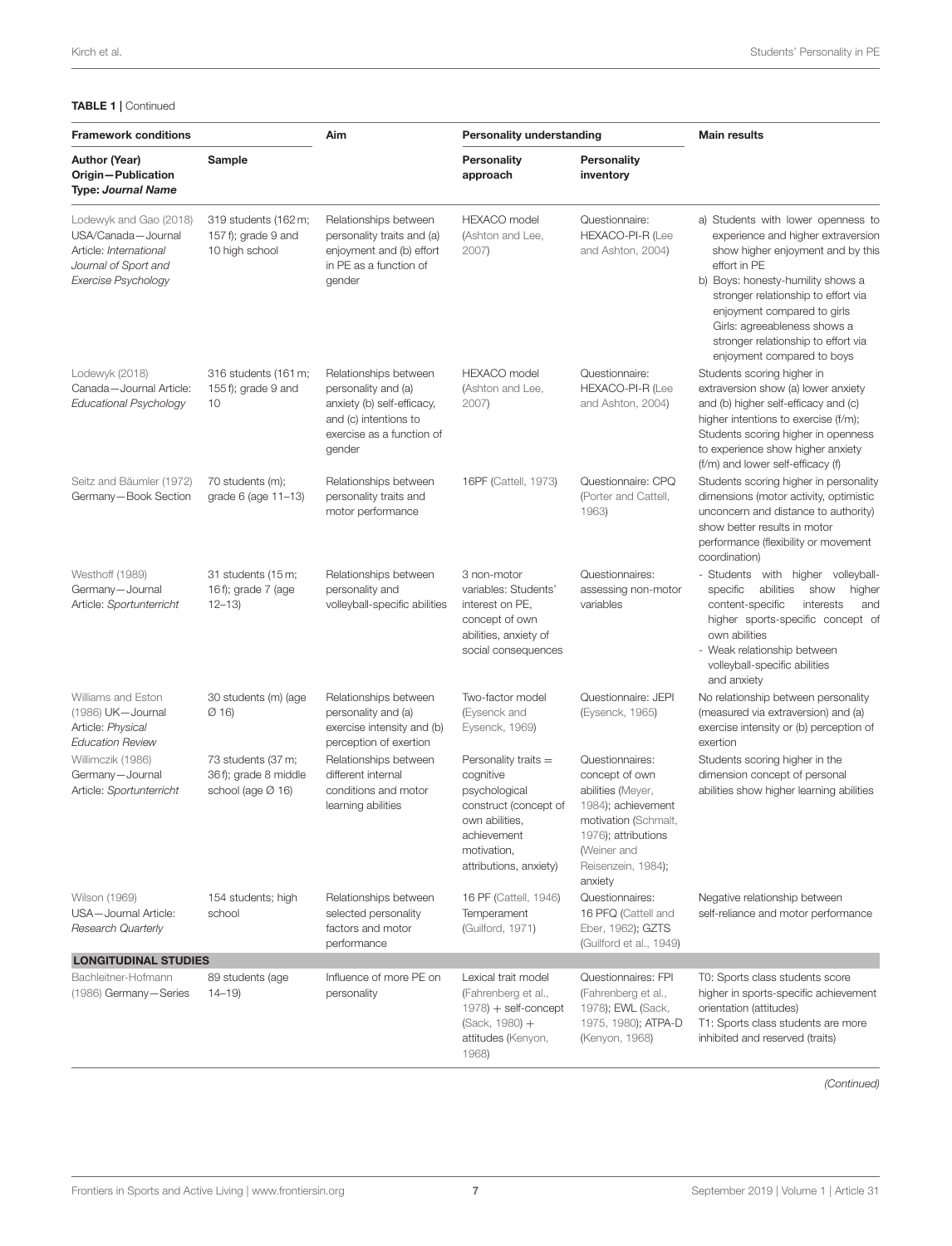#### TABLE 1 | Continued

| <b>Framework conditions</b><br><b>Author (Year)</b>                                  | Sample                                                                               | Aim                                                                                                                                                                                     | <b>Personality understanding</b><br><b>Personality</b><br><b>Personality</b>                                                                                 |                                                                                                                                                                                           | <b>Main results</b>                                                                                                                                                                                                                                                                                 |
|--------------------------------------------------------------------------------------|--------------------------------------------------------------------------------------|-----------------------------------------------------------------------------------------------------------------------------------------------------------------------------------------|--------------------------------------------------------------------------------------------------------------------------------------------------------------|-------------------------------------------------------------------------------------------------------------------------------------------------------------------------------------------|-----------------------------------------------------------------------------------------------------------------------------------------------------------------------------------------------------------------------------------------------------------------------------------------------------|
| Origin-Publication<br><b>Type: Journal Name</b>                                      |                                                                                      |                                                                                                                                                                                         | approach                                                                                                                                                     | inventory                                                                                                                                                                                 |                                                                                                                                                                                                                                                                                                     |
| Blanchard (1946)<br>USA-Journal Article:<br><b>Research Quarterly</b>                | 164 students; grade<br>8-11 high school                                              | 1) Whether or not<br>personality traits are<br>continuous in<br>development<br>2) Whether boys or girls<br>show greater<br>development in<br>personality traits over<br>a 2 year period | Personality $=$<br>integrated total of<br>traits possessed by<br>an individual                                                                               | Questionnaire: BFRS<br>(Blanchard, 1936)                                                                                                                                                  | 1) Continuous growth in character<br>and personality traits with each<br>succeeding grade level<br>2) Development of wholesome<br>character and personality traits in<br>girls is overall greater than in boys                                                                                      |
| Gabler (1976)<br>Germany-Edited Book                                                 | 254 students (age<br>12–13 and $15-16$ )                                             | Influence of sports class<br>participation on the<br>development of specific<br>personality traits                                                                                      | 16PF (Cattell, 1973),<br>achievement<br>motivation as<br>independent part of<br>personality $+$<br>interests and<br>attitudes                                | Questionnaires:<br>HSPQ (Cattell, 1973);<br>TAT (Heckhausen,<br>1974)                                                                                                                     | T0: Only one significant difference<br>between sports class students and<br>regular class students in the<br>dimension perfectionism<br>T1: Dominance increased significantly<br>in sports class students compared to<br>regular class students                                                     |
| Geron (1981)<br>Israel-Conference<br>Proceedings                                     | 395 professional<br>junior student<br>athletes; junior high<br>school (age $11-12$ ) | Influence of sports class<br>participation on<br>psychological<br>characteristics                                                                                                       | Personality<br>characteristics:<br>anxiety, locus of<br>control and reactions<br>to frustration                                                              | Questionnaires:<br>Trait/State Anxiety<br><b>Test (Spielberger</b><br>et al., 1984); TALOC<br>(Milgram and<br>Milgram, 1975);<br><b>Picture Frustration</b><br>Test (Rosenzweig,<br>1944) | T0: Sports class students score<br>higher in aggression, need<br>persistence and obstacle dominance;<br>regular class students are<br>characterized more conformist and<br>ego defensive<br>T1: Sports class students change<br>and score higher in locus of control<br>and reaction to frustration |
| Krejci (1993) Czech-<br>Republic-Journal<br>Article: Social Science<br>International | 247 students (127 m;<br>120 f); grade 3, 5,<br>and 7 elementary<br>school (age 9-13) | Psychological<br>development of students<br>and the possibility of<br>forming their personality<br>in the process of PE                                                                 | Two-factor model<br>(Eysenck and<br>Eysenck, 1969)                                                                                                           | Questionnaire: EPI<br>(Krallova, 1971)                                                                                                                                                    | T0: No differences among the initial<br>measurement<br>T1: Students in the intervention group<br>score higher in extraversion,<br>especially boys                                                                                                                                                   |
| Mijaica (2017)<br>Romania-Conference<br>Proceedings                                  | 2 classes; grade 9<br>and 10 college (age<br>$15 - 17$                               | Influence of a specialized<br>curriculum on the<br>development of<br>personality traits                                                                                                 | Five personality<br>directions:<br>leadership; managing<br>conflicting situations;<br>preventing conflicting<br>situations; fair-play;<br>sports disciplines | Systematic<br>observation method<br>(Epuran, 2005)                                                                                                                                        | Intervention group shows a<br>significantly higher development in<br>terms of target skill acquisition<br>(solving conflict situations, fair-play,<br>leadership) compared to control<br>group                                                                                                      |
| Tillman (1965)<br>USA-Journal Article:<br><b>Research Quarterly</b>                  | 386 students; junior<br>and senior high<br>school                                    | Influence of a physical<br>fitness program on<br>selected personality traits                                                                                                            | 16 PF (Cattell, 1946)<br>Social behavior<br>(Allport and Allport,<br>1928)<br>Preference Record<br>(Kuder, 1950)                                             | Questionnaires: A.S.<br>reaction study (Allport<br>and Allport, 1928); 16<br>PFQ (Cattell and<br>Eber, 1962)                                                                              | Experimental group only differs in one<br>personality dimension (vocational<br>interest: clerical) compared to control<br>group                                                                                                                                                                     |
| Schubert (1973) Austria<br>-Dissertation                                             | 185 students (f);<br>grade 5 and 6 sports<br>school                                  | Influence of more PE on<br>students' personality<br>traits                                                                                                                              | Parts of personality:<br>self-criticism/-<br>control,/- confidence,<br>initiative, contact,<br>anxiety, satisfaction<br>with parental home,<br>and school    | Questionnaire: SPQ<br>(Zrzavy, 1960)                                                                                                                                                      | No differences between sports class<br>students and regular class students in<br>grade 6<br>Differences regarding satisfaction in<br>school in grade 5: sports class<br>students are more satisfied in general<br>school than non-sports<br>class students                                          |

(Continued)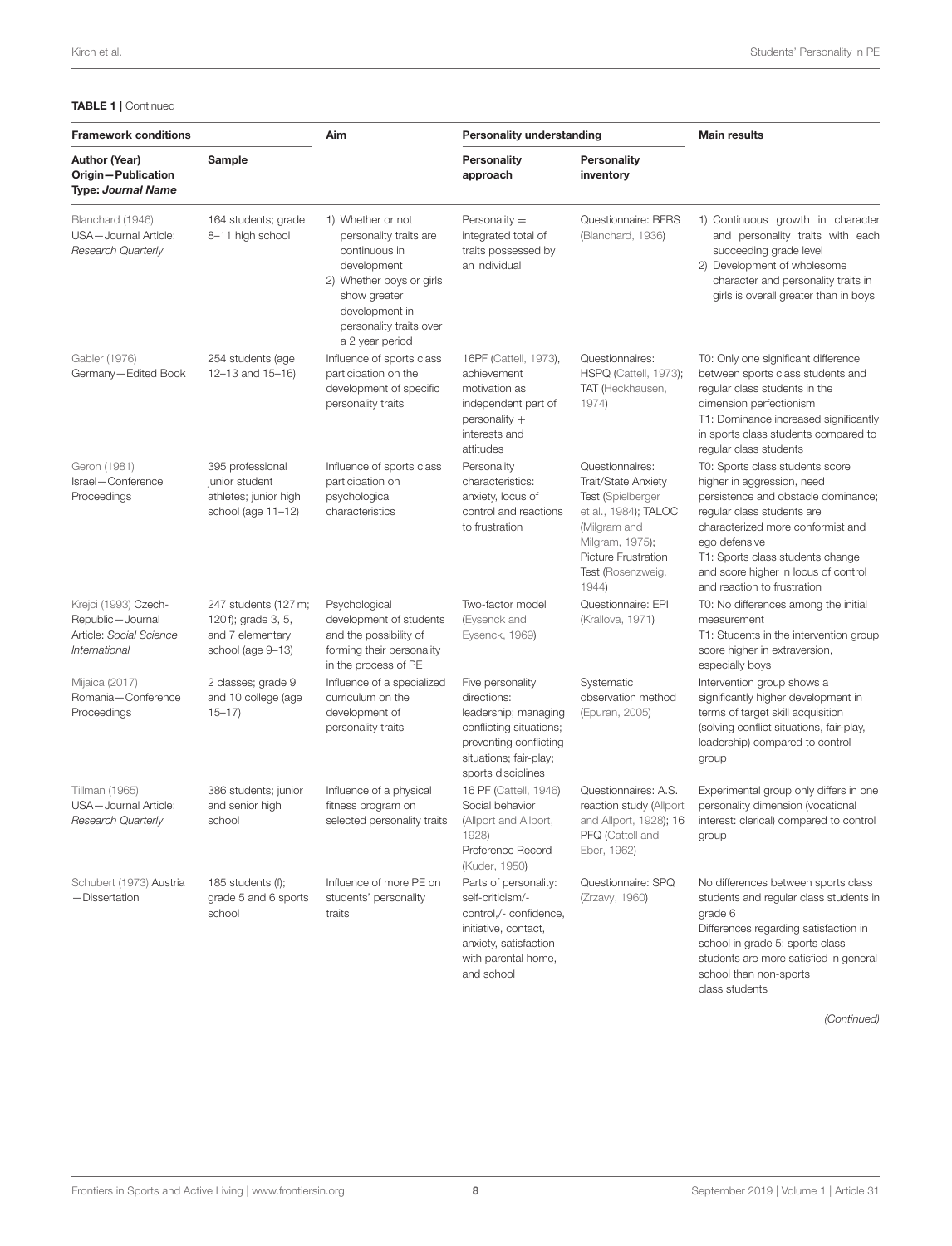TABLE 1 | Continued

| <b>Framework conditions</b>                                                                      |                                                                                      | Aim                                                       | Personality understanding   |                                                                                                                                  | <b>Main results</b>                                                                                                                                                                                                                                                                                                                                                                                                                                                                                      |
|--------------------------------------------------------------------------------------------------|--------------------------------------------------------------------------------------|-----------------------------------------------------------|-----------------------------|----------------------------------------------------------------------------------------------------------------------------------|----------------------------------------------------------------------------------------------------------------------------------------------------------------------------------------------------------------------------------------------------------------------------------------------------------------------------------------------------------------------------------------------------------------------------------------------------------------------------------------------------------|
| Author (Year)<br>Origin-Publication<br><b>Type: Journal Name</b>                                 | Sample                                                                               |                                                           | Personality<br>approach     | Personality<br>inventory                                                                                                         |                                                                                                                                                                                                                                                                                                                                                                                                                                                                                                          |
| Zupancic and Justin<br>1998) Slovenia-Journal<br>Article: Educational<br>Research and Evaluation | 62 professional junior<br>student athletes;<br>grade 2 grammar<br>school (age 16-17) | Impact of sports classes<br>on personality<br>development | <b>16PF (Cattell, 1973)</b> | Questionnaires:<br>polish version of 16<br>PFQ (Lamovec,<br>1975); profile index of<br>emotion (Plutchik and<br>Kellerman, 1974) | T0: High performing sports class<br>students are more achievement<br>oriented, have a stronger ego, behave<br>more spontaneously, are less<br>demanding and less depressed than<br>regular class students<br>T1: High performing sports class<br>students undergo more changes in<br>personality traits compared to regular<br>class students-increased<br>dominance, ego strength, surgency,<br>sophistication or decreased anxiety,<br>and depressed moods in high<br>performing sports class students |

The included studies were published between 1946 and 2018, inclusive. Nine studies thereof were conducted before 1980, seven between 1980 and 2000 and eight after 2000. Seventeen studies were published in 14 different journals (10 thereof peer-reviewed). Four studies were published as books or chapters in an edited book, two studies were published within conference proceedings and one study was a dissertation. [Dunkerbeck and Prenner \(1976\)](#page-16-17) asked 50 PE teachers to describe their students' personality. In the remaining 23 studies participants were students between 5 and 19 years. Most of the studies investigated teenaged students between 14 and 17 years. The number of participants in all studies ranged from 30 to 1,399. Eight studies observed <100 participants, 14 studies examined between 100 and 600 participants and two studies recruited more than 1,000 participating students. Fifteen of the included studies were cross-sectional studies, nine longitudinal. Longitudinal studies lasted from 6 months to 5 years.

# Personality Understanding of the Included Studies

The studies followed different understandings of personality. Most of the studies ( $n = 17$ ) followed trait theory and either applied the 16 PF model of [Cattell \(1946\)](#page-16-6) ( $n = 8$ ), the two- or three-factor model of [Eysenck \(1981\)](#page-16-33)  $(n = 4)$ , or the five-factor model of [McCrae and Costa \(1992\)](#page-17-23)  $(n = 5)$ . Four studies [\(Tillman, 1965;](#page-18-20) [Wilson, 1969;](#page-19-2) [Kerr, 1978;](#page-17-15) Guszkowska and Rychta, [2007\)](#page-17-21) united different personality approaches in their research. Others ( $n = 8$ ) understood personality as an interaction of several factors, such as self-feelings, feelings toward others, anxiety, locus of control, or reactions to frustration [\(Blanchard,](#page-16-21) [1946;](#page-16-21) [Schubert, 1973;](#page-18-29) [Dunkerbeck and Prenner, 1976;](#page-16-17) [Geron, 1981;](#page-16-31) [Willimczik, 1986;](#page-19-0) [Westhoff, 1989;](#page-18-19) [Hayes, 2017;](#page-17-16) [Mijaica, 2017\)](#page-17-32).

The included studies used different methods to operationalize personality. The majority ( $n = 21$ ) used questionnaires to assess quantitative data and applied 19 different inventories. One study [\(Mijaica, 2017\)](#page-17-32) used assessment sheets [\(Epuran, 2005\)](#page-16-32) in order to systematically observe specific behavior indicating students' personality traits. Two studies [\(Dunkerbeck and Prenner,](#page-16-17) [1976;](#page-16-17) [Hayes, 2017\)](#page-17-16) applied a semi-structured interview or free descriptions to capture qualitative information.

# Research Questions and Results of the Included Studies

The studies can be classified into three thematically coherent groups: Two groups depict cross-sectional studies and one group unites all longitudinal studies. One group of cross-sectional studies focused on the relationships between students' personality and their achievement in PE. The remaining cross-sectional studies examined relationships between students' personality and students' psychological determinants of PE participation e.g., motivation in PE or attitudes toward PE. All of the longitudinal studies investigated the influence of a school sports intervention on students' personality or rather their personality development.

#### Relationships Between Students' Personality Traits and Achievement in PE

Ten of the cross-sectional studies [\(Wilson, 1969;](#page-19-2) Seitz and Bäumler, [1972;](#page-18-18) [Dunkerbeck and Prenner, 1976;](#page-16-17) [Friedrich,](#page-16-19) [1978;](#page-16-19) [Kerr, 1978;](#page-17-15) [Williams and Eston, 1986;](#page-19-1) [Willimczik,](#page-19-0) [1986;](#page-19-0) [Westhoff, 1989;](#page-18-19) [Guszkowska and Rychta, 2007;](#page-17-21) Culjak and Mlačić, [2014](#page-16-22)) focused on the relationships between students' personality traits and their achievement in PE.

Two studies examined the relationship between students' personality traits and their PE grade [\(Friedrich, 1978;](#page-16-19) Culjak and Mlačić, [2014](#page-16-22)). Culjak and Mlačić [\(2014\)](#page-16-22) showed relationships between Goldberg's conscientiousness, extraversion and emotional stability and better grades and therefore success in PE. These relationships were different for male and female students. Male students' (16–17 years) success was positively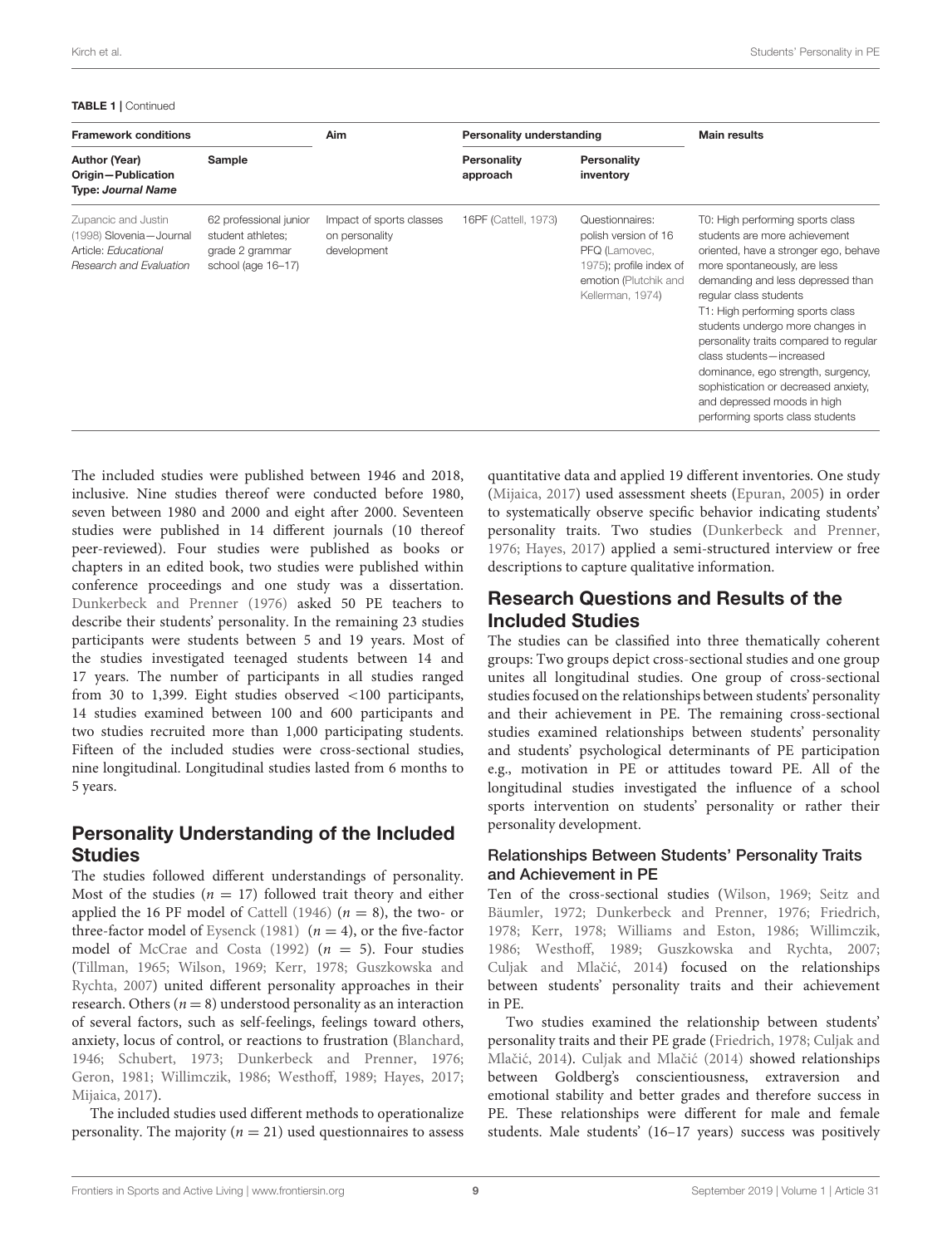related to conscientiousness and negatively to extraversion. Female students' (16–17 years) success was positively related to conscientiousness and emotional stability. In [Friedrich's \(1978\)](#page-16-19) study, extraverted students (12 years) achieved better grades in PE.

Six studies [\(Wilson, 1969;](#page-19-2) [Seitz and Bäumler, 1972;](#page-18-18) [Dunkerbeck and Prenner, 1976;](#page-16-17) [Kerr, 1978;](#page-17-15) Williams and Eston, [1986;](#page-19-1) [Guszkowska and Rychta, 2007\)](#page-17-21) analyzed the relationship between students' personality traits and their motor performance in PE. All studies except one [\(Williams and Eston,](#page-19-1) [1986\)](#page-19-1) described a clear relationship between personality traits and different aspects of motor performance. [Kerr \(1978\)](#page-17-15) showed that ball skills performance was positively related to [Cattell's](#page-16-6) [\(1946\)](#page-16-6) personality characteristics warmth, emotional stability, dominance, liveliness and Eysenck's dimension extraversion, but negatively related to [Cattell's \(1946\)](#page-16-6) sensitivity, social boldness and apprehension as well as to [Eysenck's \(1981\)](#page-16-33) introversion. [Wilson \(1969\)](#page-19-2) found a negative correlation between [Cattell's](#page-16-6) [\(1946\)](#page-16-6) self-reliance and motor performance. Students (11–13 years) scoring higher in [Seitz and Bäumler's \(1972\)](#page-18-18) personality dimensions motor activity, optimistic unconcern and distance to authority showed better results in flexibility and movement coordination [\(Seitz and Bäumler, 1972\)](#page-18-18). Dunkerbeck and Prenner [\(1976\)](#page-16-17) showed differences between high performing and low performing students regarding their personality and behavior assessed by the PE teacher. According to the interviewed PE teachers, low-performing students were shyer, more timid, and less social [\(Dunkerbeck and Prenner, 1976\)](#page-16-17). Boys (15–17 years) in [Guszkowska and Rychta's \(2007\)](#page-17-21) study obtained a greater number of significant correlations between personality and motor performance than peer girls. Extraversion e.g., was positively correlated with boys' total fitness score. In addition, agreeableness was positively correlated with agility, trunk muscle strength and suppleness; trunk muscle strength and suppleness also with conscientiousness. None of these correlations were found for girls. [Williams and Eston \(1986\)](#page-19-1) did not detect any relationship between personality—measured only via extraversion—and fitness or effort perception.

The remaining two studies [\(Willimczik, 1986;](#page-19-0) [Westhoff,](#page-18-19) [1989\)](#page-18-19) in this group focused on the relationship between students' personality traits and motor learning abilities. Both studies described the concept of personal abilities within their personality understanding and showed a positive relationship to higher learning abilities (12–13 years; 16 years, respectively). Apart from that, the studies revealed only few significant results. The relationship between interest in PE and student performance in PE e.g., was significant for boys and girls. Anxiety about social consequences was more prominent in girls and negatively related to their motor learning abilities [\(Westhoff, 1989\)](#page-18-19). Boys scoring higher in hope for success performed better. Girls performed better when scoring lower in fear of failure [\(Willimczik, 1986\)](#page-19-0).

#### Relationships Between Students' Personality and Their Psychological Determinants of PE Participation

All five cross-sectional studies in this group [\(Erpic et al., 2005;](#page-16-23) [Hayes, 2017;](#page-17-16) [Klein, 2017;](#page-17-14) [Lodewyk, 2018;](#page-17-17) [Lodewyk and Gao,](#page-17-18) [2018\)](#page-17-18) investigated and detected relationships between students'

personality traits and several psychological determinants of PE participation. [Erpic et al. \(2005\)](#page-16-23) examined the relationships between students' personality traits and their motivation in and attitudes toward PE. Students (11–18 years) scoring higher in conscientiousness show more positive attitudes toward PE. Students achieving higher scores in neuroticism and lower scores in agreeableness are less motivated in PE. [Erpic et al.](#page-16-23) [\(2005\)](#page-16-23) concluded that personality traits are related to students' motivation to learn and to perform in PE classes. [Klein \(2017\)](#page-17-14) analyzed the relationship between general personality traits and physical self-concept. A high score in neuroticism was related to a lower assessment of physical attractiveness and athleticism. A weaker but positive correlation was shown between extraversion and athleticism. [Hayes \(2017\)](#page-17-16) investigated the development of negative attitudes toward PE with the aid of a semi-structured interview and identified personality as one developmental factor. Due to the fact that the impact of students' personality traits on their enjoyment and engagement in PE is difficult to assess, [Hayes \(2017\)](#page-17-16) suggested to consider personality-related predictors of PE enjoyment and engagement instead e.g., resilience, intrinsic motivation, and confidence. [Lodewyk and Gao \(2018\)](#page-17-18) focused on the relationships between students' (14–15 years) personality traits and various outcomes such as enjoyment and effort in PE. By means of a proposed model, they showed that lower openness to experience and higher extraversion are related to a higher level of enjoyment. Further a higher level of enjoyment is related to a higher level of effort. In a second study, [Lodewyk](#page-17-17) [\(2018\)](#page-17-17) investigated the relationships between personality traits and anxiety, self-efficacy and intensions to exercise. This study showed that higher extraversion is associated with lower anxiety, higher self-efficacy, and a higher level of intentions to exercise in both males and females (14–15 years). Furthermore, higher openness to experience is associated with raised anxiety and lowered self-efficacy in females.

#### Influence of a School Sports Intervention on **Personality**

Five of the longitudinal studies analyzed personality differences between students participating in sports classes (receiving a higher amount of PE per week) and students participating in regular classes. Sports class students in Schubert's study [\(Schubert, 1973\)](#page-18-29) received four additional PE lessons per week. The remaining four studies did not specify the amount of additional PE. In two of the studies, students of sports classes were professional junior athletes [\(Geron, 1981;](#page-16-31) Zupancic and Justin, [1998\)](#page-19-6). These studies aimed at identifying potential personality differences between high performing student athletes and regular class students (t0 and t1) as well as at examining their personality development (t1). [Zupancic and Justin \(1998\)](#page-19-6) showed that sports class students (16–17 years) were more natural, spontaneous and undemanding whereas regular class students were more propulsive and intellectual with a selfinterested attitude in the initial measurement. In addition, sports class students were more practically oriented, conformist and more worried about everyday necessities, but able to stay calmer in crucial situations (autia-praxernia). Furthermore, sports class students were more controlled over emotions, showed more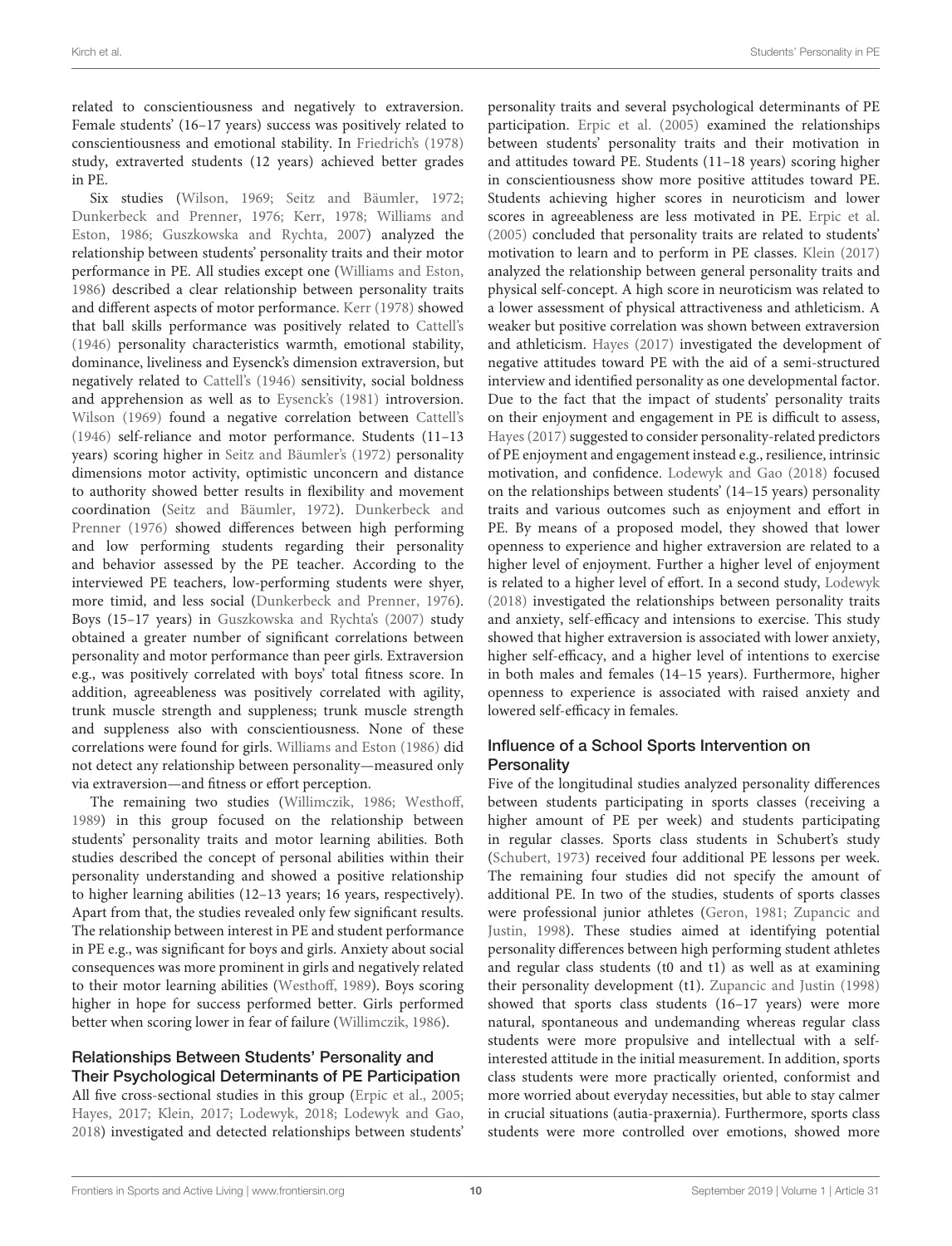discipline and a higher self-esteem (integration) (Zupancic and Justin, [1998\)](#page-19-6). [Geron \(1981\)](#page-16-31) showed initial personality differences in the dimension of reaction to frustration. Sports class students (11–12 years) scored higher in aggression, need persistence and obstacle dominance whereas regular class students were characterized as more conformist and ego defensive [\(Geron,](#page-16-31) [1981\)](#page-16-31). Furthermore, [Geron \(1981\)](#page-16-31) highlighted initial differences between sports class students and regular class students regarding their personality structure. Compared to regular class students, sports class students' motor skills and behavioral characteristics depended less on their socio-economic status. Comparing data of the first and second measurement point within the groups, both studies emphasized that sports class students' personality traits changed more or rather developed into contradictory directions compared to regular class students. In Zupancic and Justin's study [\(Zupancic and Justin, 1998\)](#page-19-6), sports class students dropped on the deprivation and on the anxiety scale, whereas in the regular class group the mean score for deprivation increased over the 2 years. The initial differences between the two groups regarding the dimensions autia-praxernia and integration were no longer significant. In addition, sports class students increased their score in their ego strength, dominance, surgency as well as their score in sophistication. Regular class students obtained an insignificant increase in the same dimensions (Zupancic and Justin, [1998\)](#page-19-6). [Geron \(1981\)](#page-16-31) concluded that sports class students had changed in the dimensions locus of control and reaction to frustration after 1 year. A positive development was highlighted for sticking to rules, working within a framework, self-control, and perseverance. The authors did not report a change among the regular class students.

Three studies investigated sports class students who signed up for sports classes but were not professional athletes [\(Schubert,](#page-18-29) [1973;](#page-18-29) [Gabler, 1976;](#page-16-18) [Bachleitner-Hofmann, 1986\)](#page-16-20). Sports class students (14–19 years) in [Bachleitner-Hofmann's \(1986\)](#page-16-20) study scored higher in sports-specific achievement orientation which he declared as part of their personality. In two studies, the first data assessment took place after a 1 year participation in the sports class [\(Schubert, 1973;](#page-18-29) [Gabler, 1976\)](#page-16-18). [Schubert \(1973\)](#page-18-29) did not detect personality differences between the intervention and the control group enrolled in regular classes. [Gabler \(1976\)](#page-16-18) only found one significant difference in the dimension perfectionism. Thus, students in sports classes are less concerned and show less self-discipline regarding social norms than students in regular classes. Comparing the two groups at the second measurement point, in Gabler's study [\(Gabler, 1976\)](#page-16-18) differences in perfectionism were still present. Changes between the first and second assessment were similar for both groups, except for dominance, which increased significantly in sports class students but not in regular class students. The other two studies also detected only few significant differences with e.g., sports class students being more inhibited and reserved (Bachleitner-Hofmann, [1986\)](#page-16-20) and more satisfied in school [\(Schubert, 1973\)](#page-18-29) than regular class students.

The nine longitudinal studies investigated the influence of a school sports intervention on students' personality, either through specific sports programs (different didactical alignment and structuring of PE lessons) or by participation in sports classes (receiving a higher amount of PE per week). Four studies [\(Blanchard, 1946;](#page-16-21) [Tillman, 1965;](#page-18-20) [Krejci, 1993;](#page-17-30) [Mijaica, 2017\)](#page-17-32) focused on the influence of specific PE programs on students' personality or personality development. One study [\(Blanchard,](#page-16-21) [1946\)](#page-16-21) did not consider a control group. [Blanchard \(1946\)](#page-16-21) investigated boys and girls (grade 8–11) from PE classes and analyzed differences between the sexes. During the intervention, students experienced various sports (boys: football, basketball, gym classes; girls: basketball, volleyball, shuffleboard, soft ball, gym classes). This study detected the greatest gain over time in the dimensions ethical social qualities (truthful, fair) and qualities of efficiency (dependable, trustworthy). Overall, gains in girls were greater than in boys. [Tillman \(1965\)](#page-18-20), [Krejci](#page-17-30) [\(1993\)](#page-17-30), and [Mijaica \(2017\)](#page-17-32) examined the impact of a specific PE program (intervention group) on students' personality traits compared to regular PE (control group). [Krejci \(1993\)](#page-17-30) and [Mijaica \(2017\)](#page-17-32) detected changes in personality traits within the intervention group and in comparison to the control group. Students (9-13 years) in [Krejci's \(1993\)](#page-17-30) intervention group experienced PE lessons that emphasized social learning by implementing special games or adapting PE teacher behavior. After the intervention, students in the intervention group scored higher in extraversion, especially boys and depicted more positive attitudes toward PE [\(Krejci, 1993\)](#page-17-30). Students (15– 17 years) in the intervention group—experiencing personality development supportive units characterized by an array of games, targeting at educational objectives, values and attitudes showed a significantly greater development of targeted skills (e.g., leadership, problem-solving, fair-play), typifying personality development [\(Mijaica, 2017\)](#page-17-32). [Tillman \(1965\)](#page-18-20) followed a special study design with a first study phase in which male junior and senior high school students were classified into two groups based on their results in a physical fitness test (lower 15% vs. upper 15%). Between these groups he found significant personality differences (upper 15% more dominant, extraverted and socially oriented). In a second study phase he divided the lower 15 percent in an intervention and a control group, with the intervention group receiving 9 months strenuous physical fitness training instead of regular PE. After the intervention, the intervention group scored significantly higher in physical fitness but only in one (clerical interest) out of 28 personality dimensions.

# **DISCUSSION**

The aim of the review was to give an overview of the literature dealing with students' personality in PE. The underlying personality understandings of the included studies are inconsistent in general. More recent studies though exhibit greater consistency. The research field investigates relationships between students' personality and (a) students' achievement in PE or between students' personality and (b) their psychological determinants of PE participation or (c) the influence of a school sports intervention on students' personality. Relationships regarding personality were found in all three groups—(a), (b), and (c). The following discussion is divided into two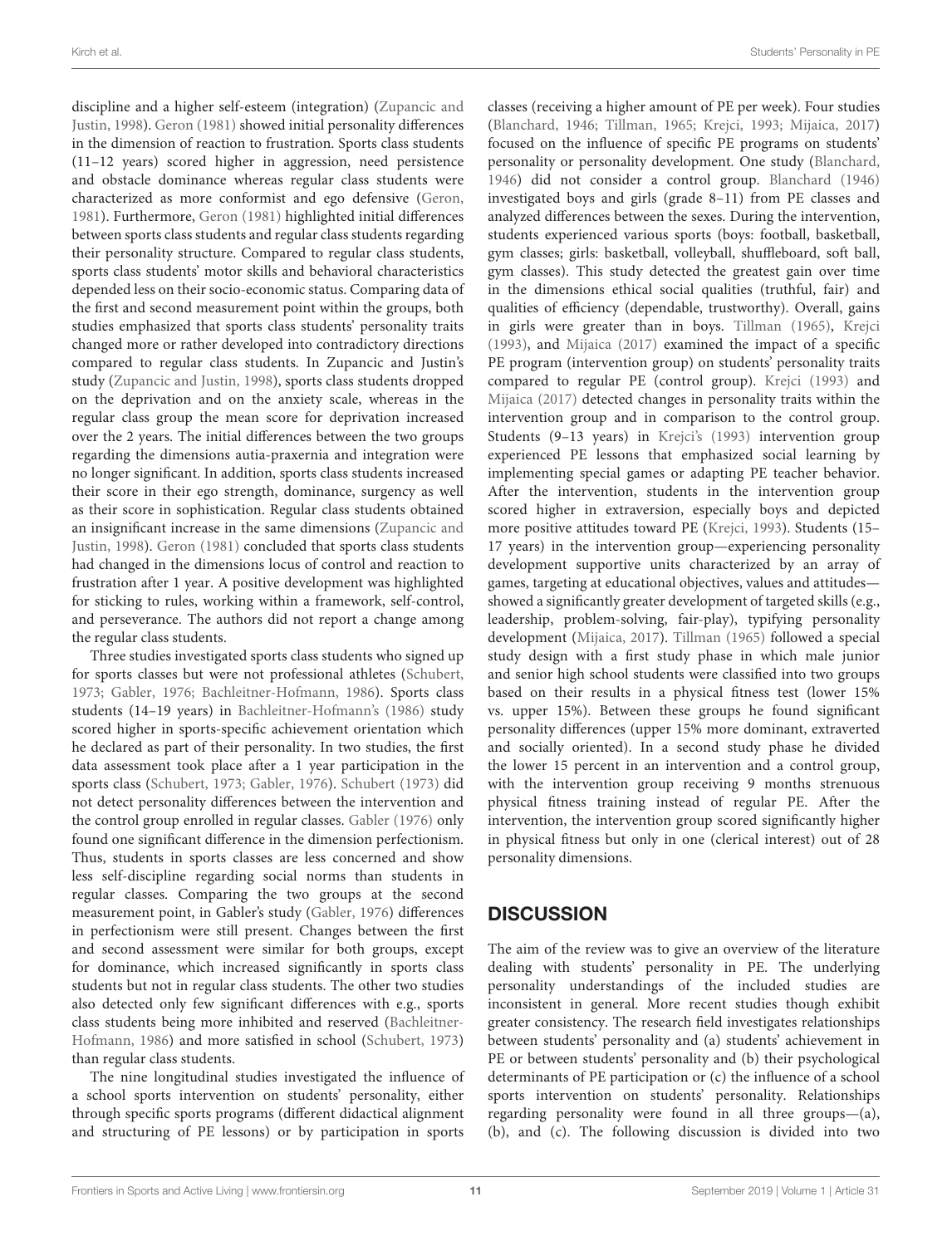parts: (1) Discussion of personality understandings and (2) Discussion of research questions and results—separately for (a), (b), and (c).

# Discussion of Personality Understandings of the Included Studies

Among the included studies, three models are predominant to approximate the understanding of personality: The models of [Cattell \(1946\)](#page-16-6), [Eysenck \(1981\)](#page-16-33), [McCrae and Costa \(1987\)](#page-17-9). The fact that all three models follow personality's trait approach [\(John et al., 2008\)](#page-17-35), signalizes this approach as the leading paradigm in students' personality research in PE. Following the trait approach is very common in general personality research [\(Novikova, 2013\)](#page-17-36) as well. Using trait psychological models in the educational context is less common—because of the focus on learning theories—but nonetheless existent in educational studies. [O'Connor and Paunonen \(2007\)](#page-18-5) and [Poropat \(2009\)](#page-18-6) in their studies for example made use of the trait approach in order to analyze relationships between students' personality traits and their academic performance.

Most of the elder studies (1946–1986) [\(Tillman, 1965;](#page-18-20) [Wilson, 1969;](#page-19-2) [Seitz and Bäumler, 1972;](#page-18-18) [Gabler, 1976;](#page-16-18) [Kerr,](#page-17-15) [1978;](#page-17-15) [Bachleitner-Hofmann, 1986\)](#page-16-20) follow the 16PF model of [Cattell \(1946\)](#page-16-6). Studies between 1978 and 1993 [\(Friedrich,](#page-16-19) [1978;](#page-16-19) [Kerr, 1978;](#page-17-15) [Williams and Eston, 1986;](#page-19-1) [Krejci, 1993\)](#page-17-30) primarily use [Eysenck's \(1981\)](#page-16-33) model of personality. Using the five-factor model [\(McCrae and Costa, 1987\)](#page-17-9) or its further development, e.g., the HEXACO-model (Honesty-humility, Emotionality, eXtraversion, Agreeableness, Conscientiousness, Openness to experience) [\(Lee and Ashton, 2004\)](#page-17-24), is more frequent in recent studies (2005–2018) [\(Erpic et al., 2005;](#page-16-23) [Guszkowska and Rychta, 2007;](#page-17-21) Culjak and Mlačić, [2014;](#page-16-22) [Klein,](#page-17-14) [2017;](#page-17-14) [Lodewyk, 2018;](#page-17-17) [Lodewyk and Gao, 2018\)](#page-17-18). This is in line with the five-factor model's dominance in contemporary psychology in the last two decades [\(McCrae, 2001;](#page-17-37) Rammstedt et al., [2012\)](#page-18-31). The abovementioned trajectory can also be retrieved in general personality research, beginning with Cattell's model, followed by Eysenck's model to McCrae and Costa's five-factor model of personality. Considering the included studies in our review, all three models[—Cattell \(1946\)](#page-16-6), [Eysenck](#page-16-33) [\(1981\)](#page-16-33), [McCrae and Costa \(1987\)](#page-17-9)—are deployed in each of the three groups with the five-factor model being primarily used in studies investigating students' personality in relation to their psychological determinants of PE participation. Although the three models are predominant in the reviewed studies, some of the researchers created or assorted and by this examined their own understanding of personality [\(Blanchard,](#page-16-21) [1946;](#page-16-21) [Schubert, 1973;](#page-18-29) [Dunkerbeck and Prenner, 1976;](#page-16-17) [Geron,](#page-16-31) [1981;](#page-16-31) [Willimczik, 1986;](#page-19-0) [Westhoff, 1989;](#page-18-19) [Hayes, 2017;](#page-17-16) [Mijaica,](#page-17-32) [2017\)](#page-17-32). This holds true even in recent studies where the trait approach had become dominant and widely accepted. Even if the trait approach is generally accepted, the results of our review signify that in addition to following the trait approach, other facets of personality are implied in PE research. Several researchers expand their underlying understanding of personality by examining other person-related facets such as self, interests or achievement motivation [\(Gabler, 1976;](#page-16-18) [Bachleitner-Hofmann,](#page-16-20) [1986;](#page-16-20) [Willimczik, 1986;](#page-19-0) [Erpic et al., 2005\)](#page-16-23).

In our review, all studies following the trait approach use questionnaires to measure personality. Questionnaires therefore can be seen as methodology of choice when operationalizing personality within a clear underlying personality understanding. It is remarkable that even if the majority of the included studies follow the trait approach, 19 different inventories are used to measure personality. A possible reason might be that during the trait approach's development many different inventories were created and used in personality research relative to the respective research aim or sample under investigation. Comparing results of studies that apply similar inventories, is—due to the similar development and background of the models—possible, but requires a careful and often time-consuming comparative analysis. Three of the included studies [\(Dunkerbeck and Prenner,](#page-16-17) [1976;](#page-16-17) [Hayes, 2017;](#page-17-16) [Mijaica, 2017\)](#page-17-32) collected qualitative data and applied their own understandings of personality instead of following an established personality approach. Therefore, these results are only content-wise comparable among themselves or to other studies in the review.

#### Discussion of Research Questions and Results of the Included Studies Studies Investigating the Relationships Between Students' Personality Traits and Achievement

Nine out of ten studies found relationships between students' personality and their achievement in PE. Similar findings could also be retrieved in other settings, e.g., in competitive sports. In their review [Allen and Laborde \(2014\)](#page-15-3) e.g., analyzed contemporary studies to find evidences for personality traits as precursors to athletic success in terms of sports performance. They concluded that athletic success in competition and participation in physical activity could be predicted by personality traits [\(Allen and Laborde, 2014\)](#page-15-3). Studies investigating the relationships between students' personality traits and achievement in PE operationalized achievement differently. This fact had to be considered while discussing the studies' results.

Studies in our review revealed that extraversion is notably related to students' PE grade. The direction of the relationship is diverse though among the studies: [Friedrich \(1978\)](#page-16-19) detects a positive relationship whereas Culjak and Mlačić [\(2014\)](#page-16-22) indicate a negative relationship. This might be caused by the long period of time between the studies and the concomitant change in the education system as well as by the different cultures in which the two studies were conducted. Furthermore, there is no uniform picture regarding grading practice, which might explain why each study consults different criteria to compose students' PE grade. In order to find out whether extraversion has a positive or negative influence on students' PE grade, the grade's composition needs to be determined and other influencing factors (such as the teacher or the students' performance) must be monitored. Similar to Culjak and Mlačić's [\(2014\)](#page-16-22) detected positive relationships between girls' emotional stability and their PE grade, [Steca et al. \(2018\)](#page-18-32) showed that successful athletes obtain higher emotional stability than less successful athletes.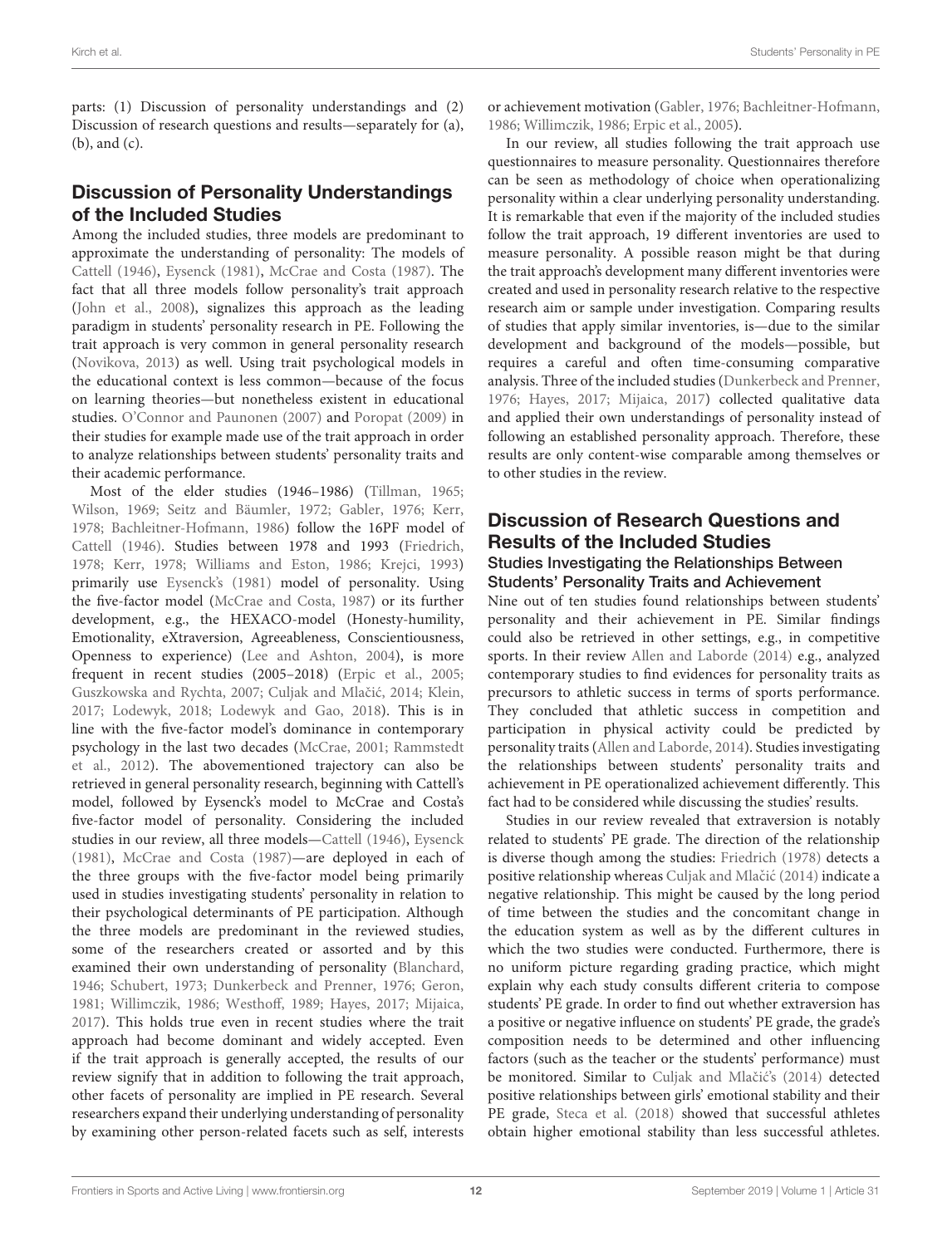Additionally, conscientiousness is in the included studies of our review positively related to students' PE grade, which is in line with general educational research where conscientiousness is considered a crucial non-cognitive determinant of school grades [\(Dumfart and Neubauer, 2016\)](#page-16-34).

Students' performance measured by fitness or ability tests is also positively related to extraversion - independent of the chosen methodology: Either when measured by Cattell's warmth and liveliness [\(Kerr, 1978\)](#page-17-15), Cattell's self-reliance [\(Wilson,](#page-19-2) [1969\)](#page-19-2), Eysenck's extraversion [\(Kerr, 1978\)](#page-17-15) or as highlighted in [Seitz and Bäumler's \(1972\)](#page-18-18) and [Dunkerbeck and Prenner's](#page-16-17) [\(1976\)](#page-16-17) findings. Similar findings are known from research considering leisure time physical activity or competitive sports [\(Shariati and Bakhtiari, 2011\)](#page-18-33). [Shariati and Bakhtiari \(2011\)](#page-18-33) indicate that athletes scored higher in extraversion than nonathletes. This is in line with research showing that more extraverted individuals are also more energetic (Terracciano et al., [2013\)](#page-18-34) which is also supported by findings that extraverted individuals tend to exercise more in their free time and therefore probably perform better [\(Rhodes and Smith, 2006\)](#page-18-35). These explanations emphasize selection processes in sports whereas the assumption that sports promote extraversion supports the impact of socialization processes. According to [Gerlach \(2008\)](#page-16-35), it can be assumed that selection processes first pave the way for sports or physical activity, in which adolescents then experience a corresponding socialization.

Besides extraversion, [Dunkerbeck and Prenner \(1976\)](#page-16-17) as well as [Guszkowska and Rychta \(2007\)](#page-17-21) report relationships between performance and conscientiousness by measuring conscientiousness directly or describing high performing students as hard-working and ambitious—characteristics that accompany conscientiousness [\(McCrae and Costa, 1987\)](#page-17-9). In general educational research, out of all five personality dimensions conscientiousness is most strongly and consistently associated with academic performance. This dominant relationship cannot be found when considering PE specifically. A possible explanation might be that other subjects are more closely linked to academic performance than PE: The PE grade consists of e.g., motoric, social, cognitive components, whereas other subjects' grades depict usually a purely cognitive achievement [\(Roth et al., 2015\)](#page-18-36). [Kerr \(1978\)](#page-17-15) with his results on Cattell's dimensions emotional stability and apprehension shows that neuroticism is negatively associated with students' performance in PE. [Guszkowska and Rychta's](#page-17-21) [\(2007\)](#page-17-21) results support this relationship for boys. Same is known for successful athletes showing higher emotional stability than less successful athletes or non-athletes [\(Steca et al., 2018\)](#page-18-32). Accordingly, emotional stability benefits good performance in various contexts, not only in school PE.

In summary, relationships between students' achievement in PE and their personality are partly comparable to results of studies in leisure sports or general educational research. Considering extraversion and conscientiousness however, contradictory relationships became apparent. This fact underlines PE's above-mentioned specific demands regarding students' performance in comparison to other school subjects.

#### Studies Investigating the Relationships Between Students' Personality and Their Psychological Determinants of PE Participation

Due to the fact that the students' psychological determinants of PE participation differ among the analyzed studies, the highlighted relationships are barely comparable. Considering the different determinants—motivation [\(Erpic et al., 2005\)](#page-16-23), selfconcept [\(Klein, 2017\)](#page-17-14), attitudes to PE [\(Hayes, 2017\)](#page-17-16), enjoyment [\(Lodewyk and Gao, 2018\)](#page-17-18), anxiety, self-efficacy, and intentions to exercise [\(Lodewyk, 2018\)](#page-17-17)—findings from general educational research are similar: Students' personality—commonly measured by inventories based on personality's trait approach, similar to the studies in our review—is related to students' academic (intrinsic) motivation [\(Komarraju et al., 2009\)](#page-17-38), self-concept [\(Pilarska, 2018\)](#page-18-37), attitudes toward school [\(Heaven et al., 2002\)](#page-17-39), enjoyment in life [\(Cheng and Furnham, 2003\)](#page-16-36) as well as test-anxiety (Chamorro-Premuzic et al., [2008\)](#page-16-37), self-efficacy [\(Caprara et al., 2011\)](#page-16-38), and exercise intentions [\(Rhodes et al., 2003\)](#page-18-38). The fact that the relationships detected in PE context coincide with relationships detected in general educational context underlines personality's important role in education.

In the analyzed studies extraversion is positively related to a positive physical self-concept [\(Klein, 2017\)](#page-17-14), a high score in PE enjoyment [\(Lodewyk, 2018\)](#page-17-17), high self-efficacy, positive intentions to exercise and low anxiety [\(Lodewyk, 2018\)](#page-17-17). Similar relationships were found in the general educational context for extraversion and general self-esteem [\(Pilarska, 2018\)](#page-18-37), life enjoyment [\(Cheng and Furnham, 2003\)](#page-16-36), and high intentions to exercise [\(Rhodes et al., 2003\)](#page-18-38). One explanation for the strong relationships in PE context shown in our review might be that PE demands social interaction and cooperation more than other subjects. Extraverted students feel more comfortable because they are more sociable and seek the company of others. This is in line with the aforementioned assumption that extraverted people are more physically active [\(Rhodes and Smith, 2006\)](#page-18-35), perform better and therefore possibly feel more comfortable when exercising. However, the question that remains unanswered is whether these findings are actually PE specific or whether they are attributable to and domain-specific for sporting activities in general.

Regarding conscientiousness, the analyzed studies in our review only report relationships with positive attitudes toward PE whereas studies in other subjects emphasize conscientiousness as strong predictor of further inner facets such as motivation, self-efficacy, self-control and self-esteem (e.g., [Heaven et al.,](#page-17-39) [2002;](#page-17-39) [Komarraju et al., 2009;](#page-17-38) [Caprara et al., 2011;](#page-16-38) [Pilarska,](#page-18-37) [2018\)](#page-18-37). A possible explanation for the diminished relationship with conscientiousness might be the weak link between PE and academic performance. In other subjects, variables such as motivation or self-efficacy act as mediators within the strong relationship between conscientiousness and academic performance. Compared to other school subjects, academic performance's role is less significant in PE [\(Roth et al.,](#page-18-36) [2015\)](#page-18-36). This might be reason for the weaker relationship between conscientiousness and e.g., motivation, self-concept and enjoyment in PE.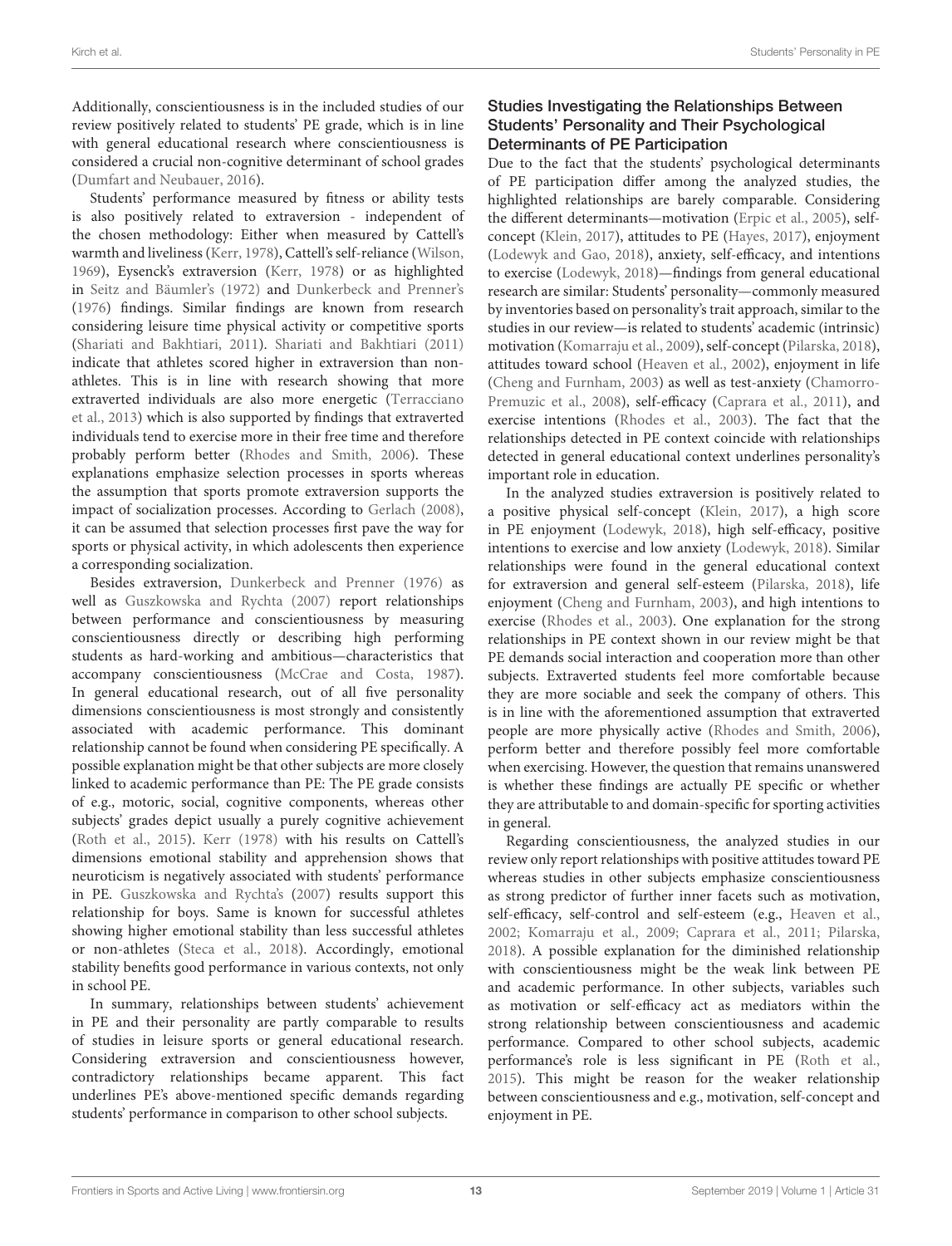In addition, our review shows interesting relationships between students' psychological determinants of PE participation and openness to experience which is negatively related to enjoyment [\(Lodewyk and Gao, 2018\)](#page-17-18) and self-efficacy and positively related to anxiety [\(Lodewyk, 2018\)](#page-17-17). Contradictory to the studies' results of our review [\(Erpic et al., 2005;](#page-16-23) [Lodewyk,](#page-17-17) [2018;](#page-17-17) [Lodewyk and Gao, 2018\)](#page-17-18), openness to experience is in other contexts positively related to learning motivation (Hazrati-Viari et al., [2012;](#page-17-40) [Wahyu Ariani, 2013\)](#page-18-39), positively associated with enjoyment [\(Lindenberg, 2001\)](#page-17-41), positively related to academic self-efficacy [\(Sánchez-Cardona et al., 2012\)](#page-18-40), and unrelated to anxiety [\(Kotov et al., 2010\)](#page-17-42).

These contrary results again underline the fact that PE compared to other subjects demands different student abilities. In PE the demanded abilities are less associated with intellectual performance e.g., PE teachers still often use teacher-centered instructional styles [\(Byra, 2006;](#page-16-39) [Pfitzner, 2014\)](#page-18-41), which go along with a clear and predetermined lesson structure. Further, PE often focusses on student performance [\(Rink, 2013\)](#page-18-42) and therefore does not necessarily address openness to experience. People scoring high in openness to experience are described as aesthetic appreciating, inquisitive, creative and unconventional [\(Lee and Ashton, 2004\)](#page-17-24). They enjoy to educate themselves in the intellectual, artistic and historical fields—closely associated with learning environments [\(Moshagen et al., 2014\)](#page-17-43). This could explain why openness shows different relationships in other school contexts, e.g., students who are intellectually curious are more likely to enjoy learning [\(Tempelaar et al., 2007;](#page-18-43) Komarraju et al., [2009\)](#page-17-38). PE in contradiction might be rather unpopular for students who score high in openness and are therefore more inclined toward learning situations. A new teaching style and alternative forms of teaching—e.g., experiential learning, genetic learning or generally student-centered, inductive and participatory teaching—might produce different results.

To summarize, the analyzed studies in our review describe several relationships between students' general personality traits and psychological determinants of PE participation. The findings in our review compared to findings in general educational research emphasize PE's unique role in the curriculum—being the only subject demanding and developing cognitive, social as well as physical competencies. PE challenges different needs whereby determinants such as physical self-worth or anxiety become important.

#### Studies Investigating the Influence of a School Sports Intervention on Students' Personality

Interesting and discussable are the differences between high performing student athletes in sports classes and regular class students e.g., regarding Cattell's dimensions autia-praxernia and integration [\(Geron, 1981;](#page-16-31) [Zupancic and Justin, 1998\)](#page-19-6), which are mainly associated with conscientiousness: High performing student athletes score higher in conscientiousness (Zupancic and Justin, [1998\)](#page-19-6). Studies in other contexts detect similar relationships. Athletes or physically active people score higher in the dimension conscientiousness [\(Rhodes and Smith, 2006;](#page-18-35) [Malinauskas et al., 2014\)](#page-17-44). Results differ regarding the level of professionalism: Athletes competing at a higher level score higher in conscientiousness than athletes competing at a lower level [\(Allen et al., 2011\)](#page-15-4). Self-discipline and organization are prerequisites of a physically active lifestyle [\(Rhodes and Smith,](#page-18-35) [2006;](#page-18-35) [Gallagher et al., 2013\)](#page-16-40) encouraging conscientiousness, which possibly explains the abovementioned finding. However, the reviewed studies do not answer the question whether high performing athletes differ because of the sports they practice or due to the fact that they are generally different. The effect of selection processes as well as socialization processes seems to occur, as was shown in studies considering students' self-concept [\(Brettschneider, 2002;](#page-16-41) [Stiller and Alfermann, 2005;](#page-18-44) [Gerlach,](#page-16-35) [2008\)](#page-16-35). The development process of high performing student athletes and regular class students also differs, which in turn may indicate that sports influences personality development. It remains unclear though, whether different processes of personality development are caused by sports class enrollment merely or probably more likely by performing competitive sports. The assumption that competitive sports may have a significant influence is supported by studies investigating the influence of competitive sports on adolescents' personality development [\(Conzelmann, 2001\)](#page-16-42) as well as by the fact that studies in our review which examine sports classes but not high performing athletes reveal only minor differences in terms of personality development. Students interested in sports or practicing more sports do not seem to be different per se or differ considerably in their personality development. However, the personality of students in sports classes considering high performing student athletes develops differently.

This result is also detectable in studies examining special PE programs. It has to be mentioned though that observed changes are rare and only detected by individual studies. Regarding extraversion, [Krejci \(1993\)](#page-17-30) found an increase of extraversion in the intervention group similar to the results in high performing student athletes [\(Zupancic and Justin, 1998\)](#page-19-6). Similar results were also found for general physical activity, where extraversion was identified as determinant of physical activity (Rhodes and Smith, [2006\)](#page-18-35). Reasons for the higher scores can be the necessity to cooperate with others or to assert oneself in competition both typical situations in PE. [Zupancic and Justin \(1998\)](#page-19-6) assumed that sports class students undergo more extensive life experiences through training and competing in various environments and thus extraversion is promoted. In addition, [Costa et al. \(2005\)](#page-16-43) and [Pocnet et al. \(2013\)](#page-18-45) declared biological and cognitive processes responsible for increased extraversion in physically active people. Physical activity can reduce e.g., disease burden, cognitive decline, and risk of depression associated with low scores in extraversion [\(Costa et al., 2005;](#page-16-43) Pocnet et al., [2013\)](#page-18-45). Contrary to increased conscientiousness in high performing athletes [\(Zupancic and Justin, 1998\)](#page-19-6), the other reviewed studies do not show an increase in conscientiousness. [Gabler \(1976\)](#page-16-18) even highlighted a decrease in [Cattell's](#page-16-10) [\(1956\)](#page-16-10) dimensions perfectionism and rule-consciousness associated with the second-order factor self-control which complies with conscientiousness [\(Rossier et al., 2004\)](#page-18-13). According to this, sports class students are less conscientious than regular class students. This insight again supports the assumption that competitive sports may be decisive for personality development, possibly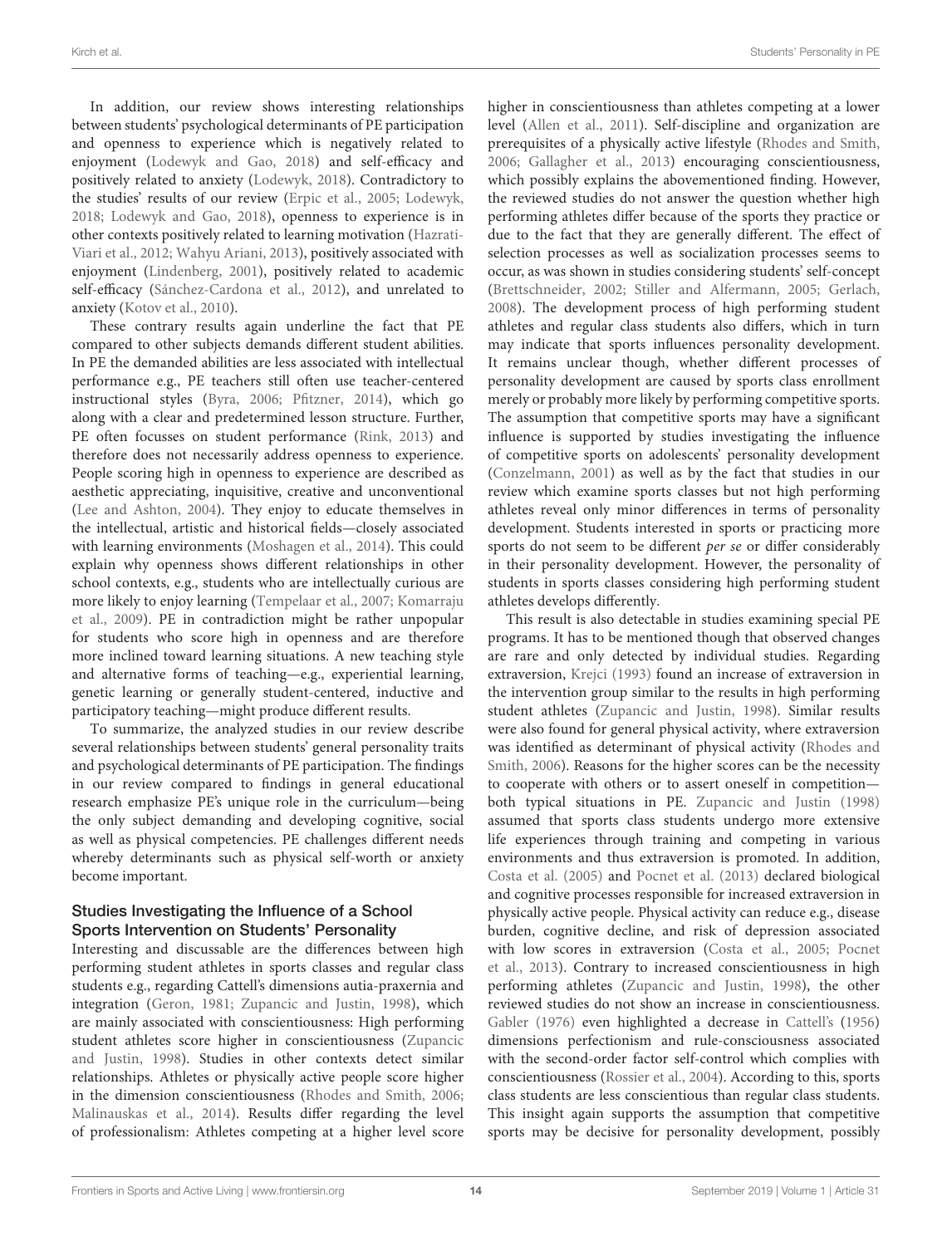due to the concomitant participation in competitions and athletes' high motivation and willingness to perform. The missing relationship regarding non-high performing sports class students might be caused by PE's contextual peculiarity, as physical activity is part of the school curriculum and thus compulsory for students. Unlike professional athletes, students do not need to motivate themselves to be physically active and discipline themselves to be successful. This might be a reason why the analyzed intervention studies do not reveal an increased score for conscientiousness.

The results show that PE can only to a certain extend influence students' personality. This result is legitimate, as PE rather aims at supporting students' personality development than changing personalities. The assumption is supported by [Tillman \(1965\)](#page-18-20) study in our review, where a 9-month fitness training program led to almost no changes in personality traits. In addition, the association seems to depend on many factors, including e.g., PE's curriculum or structuring. According to the studies in our review, which report hardly any changes [\(Tillman, 1965;](#page-18-20) [Schubert,](#page-18-29) [1973\)](#page-18-29), it can be assumed that PE's pedagogical alignment has a greater impact on personality development than physical activity itself. In order to test whether and to what extent PE can support personality development, it is necessary to implement a specifically designed intervention.

#### Relevance of Personality Research in PE

The findings of our review indicate that personality research can be used to teach PE in a student-centered way and by this support students' uptake of leisure time physical activity and the development of an active lifestyle—one of PE's two main goals ("educating to sports"). In order to achieve education to sports, PE teachers need to know students' motives to be physically active and teach PE in a varied, multi-perspective way. In view of the fact that certain general personality traits are also related to various psychological determinants of PE participation, knowing students' personality can help teachers to align PE lessons to students' needs. Our review e.g., reveals a negative relationship between neuroticism and motivation in PE [\(Erpic et al., 2005\)](#page-16-23) and between neuroticism and PE grade (Culjak and Mlačić, [2014](#page-16-22)). Girls scoring low in neuroticism e.g., receive better grades in PE than girls scoring high in neuroticism. People scoring high in neuroticism generally are more fraught, anxious, worried, concerned, nervous, plaintive, and with selfdoubt [\(Ostendorf and Angleitner, 2004\)](#page-18-46). All these characteristics are rather unfavorable for enjoying a great number of typical PE situations where a determined task has to be fulfilled, often in new and insecurely experienced settings. Therefore, in order to engage emotionally instable students in PE e.g., the teacher has to provide tasks that satisfy the students' personality traits. The PE teacher e.g., can apply open forms of learning where students can participate in lesson decisions and freely choose from a variety of learning materials and activities. By this, the students try themselves out in activities they feel comfortable with doing and/or control their own working pace even in less secure situations avoiding the emergence of anxiety and insecurity. Further, reflecting on what has been learned, taking into account one's own emotional state, can contribute to making an initially uncomfortable task profitable and fearless in the future. The assessment of one's own level of proficiency and the subsequent personal objectives allow for an individual orientation and encourage the learner to achieve realistic and satisfactory goals. This orientation promotes the students' autonomy and competence experience and by this contributes to the satisfaction of their basic needs, which can increase their motivation (Ryan and Deci, [2017\)](#page-18-47). Furthermore, attention to individual learning progress can reduce students' experience of stress and thus anxiety. This is in line with the recommendation to apply selfreferenced grading in addition to criterion-referenced grading when assessing students' performance in PE [\(Jaitner, 2013\)](#page-17-45). Considering students' personality already in lesson preparation is in line with widespread planning models for PE. Döhring and Gissel [\(2016\)](#page-16-44) e.g., attribute students' prerequisites a crucial role in the teacher's planning of PE lessons. Students' needs and personalities have to be considered in order to carry out PE lessons as smooth and individual as possible and by this ideally reach all students.

With regard to PE's second main goal ("educating through sports"), findings of our review indicate that PE contributes to students' personality development. Several of the analyzed studies [\(Blanchard, 1946;](#page-16-21) [Geron, 1981;](#page-16-31) [Mijaica, 2017\)](#page-17-32) concluded that personality traits are affected and primarily desirable traits are stimulated by participating in PE classes. However, the interventions' effects are rather small, which seems to be evident considering that PE represents only a fraction of children's everyday lives and considering that non-cognitive personality traits—examined in the analyzed studies—are relatively stable. Even in the studies with younger participants, where a less stable personality is assumed [\(Neyer and Asendorpf, 2018\)](#page-17-46), only limited changes can be observed. Considering students' age in general, no discussable trends can be depicted in the included studies. This might be due to the studies' diverse methodologies and research aims though. Examining personality facets with a higher variability, e.g., facets of the self [\(Shavelson et al., 1976;](#page-18-48) [Gore and Cross, 2011\)](#page-17-47), is probably more suitable in intervention studies. These studies though were not included in our review, as they did not explicitly claim to assess personality. Variable personality facets, e.g., hierarchal lower-order self-concept facets should be considered in didactic concepts specifically addressing students' personality development. As a result, PE must follow targeted and pedagogically oriented concepts in order to develop students' personality and by this achieve its main goals.

# **CONCLUSION**

Our scoping review showed that research on the students' personality in PE exists, but the studies' underlying personality understandings, research questions and results are diverse. Due to the fact that the term personality was approached very broadly and we explicitly searched for this term, only studies that actually contain the term were included. Studies investigating single facets of personality without claiming to assess personality were therefore excluded. Literature reviews including several terms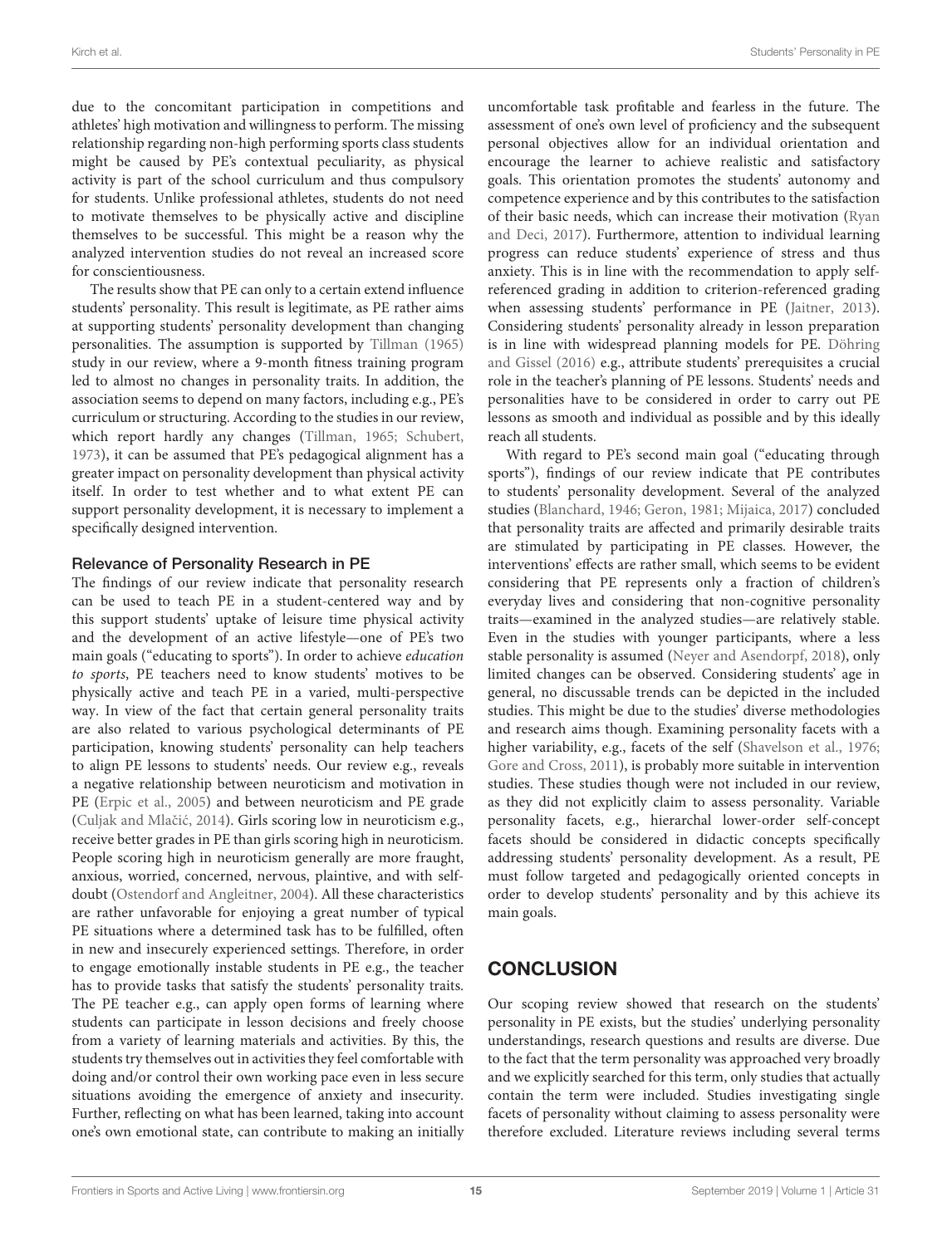related to personality could provide information about further interesting relationships. Moreover, it has to be mentioned that due to feasibility reasons only German and English studies were included. Including studies published in further languages, could possibly increase the final number of included studies and provide insights into further international findings.

In addition to the aforementioned short section on ideas for further research resulting from our review's limitations, the following section will make use of the review's results and associated strengths to provide concrete practical ideas and further research opportunities. In order to explicitly highlight teaching opportunities and support PE teachers, ideas to make use of the students' personality, explicitly address students' personality or determine the specific influence of PE on students' personality development, further studies are needed:

- 1) Even though only studies proclaiming to assess personality were included, promising relationships between individual personality facets (e.g., interests) and learning outcomes (e.g., performance in PE) became visible when the examined facets were part of the studies' personality understanding. Therefore, a closer look at the relationships between further personality facets (e.g., self-concept, motives) and other desirable outcomes of PE (e.g., motivation, enjoyment, and achievement) would be desirable. Due to the fact, that 16 of the included 24 studies are more than 20 years old and therefore older than the existence of the nowadays widely accepted five-factor model, they display a rather inconsistent understanding of personality. For future research, highquality studies following a clearly defined understanding of personality and applying reliable inventories should be carried out. This allows to compare results and by this receive empirical evidence.
- 2) It would also be interesting, to further examine the relationships between students' personality and their motives to be physically active. This knowledge allows to provide specific recommendations for PE in general and PE teaching specifically. Knowing e.g., if extraverted students are more competition- or fitness-oriented can help PE teachers to plan and structure their lessons but also to adapt their behavior when teaching in order to reach the students' diverse motives to be physically active and by this motivate them for PE in the short term and ideally for a physically active lifestyle in the long term.
- 3) However, it is not realistic that a PE teacher knows and considers the personality or the motives of each individual student. Further research is therefore needed to

### **REFERENCES**

- <span id="page-15-0"></span>Adler, A. (1930). Praxis und Theorie der Individualpsychologie: Vorträge zur Einführung in die Psychotherapie für Ärzte, Psychologen und Lehrer. München: Bergmann. doi: [10.1007/978-3-642-99710-5](https://doi.org/10.1007/978-3-642-99710-5)
- <span id="page-15-4"></span>Allen, M. S., Greenlees, I., and Jones, M. (2011). An investigation of the five-factor model of personality and coping behaviour in sport. J. Sports Sci. 29, 841–850. doi: [10.1080/02640414.2011.565064](https://doi.org/10.1080/02640414.2011.565064)

identify compositions of personality traits that are particularly important for PE enjoyment and achievement. A suitable way to further reduce complexity could be to identify typical personality patterns. Considering specific groups or types of students in PE rather than considering each individual may therefore facilitate PE planning and teaching. Müller et al. [\(2013\)](#page-17-48) and [Burrmann \(2015\)](#page-16-45) have already implemented similar approaches. The authors identified typical sub-groups that differ in their self-concept or in their perception of PE, respectively. [Burrmann \(2015\)](#page-16-45) concluded that further research regarding students' personality types could be beneficial in order to realize student-centered teaching and by this promote PE's two main goals—"educating to sports" and "educating through sports."

4) Besides intensifying research that addresses students' personality by explicit and adapted teaching, interventions aiming at students' personality development raise hope for future research. It seems to be promising to target interventions at specific and individual personality facets (e.g., anxiety, self-confidence). The more the interventions' content corresponds to the examined facets, the more likely the intervention influences the facets under examination and by this the students' personality [\(Conzelmann et al., 2011\)](#page-16-46). Teaching methods explicitly promoting students' personal development such as problem-based learning or experiential learning already exist and might be worth considering and utilizing in such targeted interventions.

By providing the abovementioned practical opportunities but also further research ideas for PE, we aimed at deepening and specifying the results of our review in order to increase the chances of achieving PE's main goals in the long term.

### AUTHOR CONTRIBUTIONS

AK, MS, FM, and SS conceived and designed the study. AK and MS performed the literature search and study selection process. AK, MS, and SS performed the final analysis process. AK wrote the paper with substantial contributions from MS as well as SS and FM. All authors approved the final version of the manuscript.

### FUNDING

This work was supported by the German Research Foundation (DFG) and the Technical University of Munich (TUM) in the framework of the Open Access Publishing Program.

- <span id="page-15-3"></span>Allen, M. S., and Laborde, S. (2014). The role of personality in sport and physical activity. Curr. Dir. Psychol. Sci. [23, 460–465. doi: 10.1177/09637214145](https://doi.org/10.1177/0963721414550705) 50705
- <span id="page-15-2"></span>Allport, G. W., and Allport, F. H. (1928). A-S Reaction Study (A Scale for Measuring Ascendence-Submission in Personality). Cambridge: Houghton Mifflin.
- <span id="page-15-1"></span>Ang, C., and Yubing, W. (2017). The role of interest in physical education: a review of research evidence. J. Teach. Phys. Educ. 36, 313–322. doi: [10.1123/jtpe.2017-0033](https://doi.org/10.1123/jtpe.2017-0033)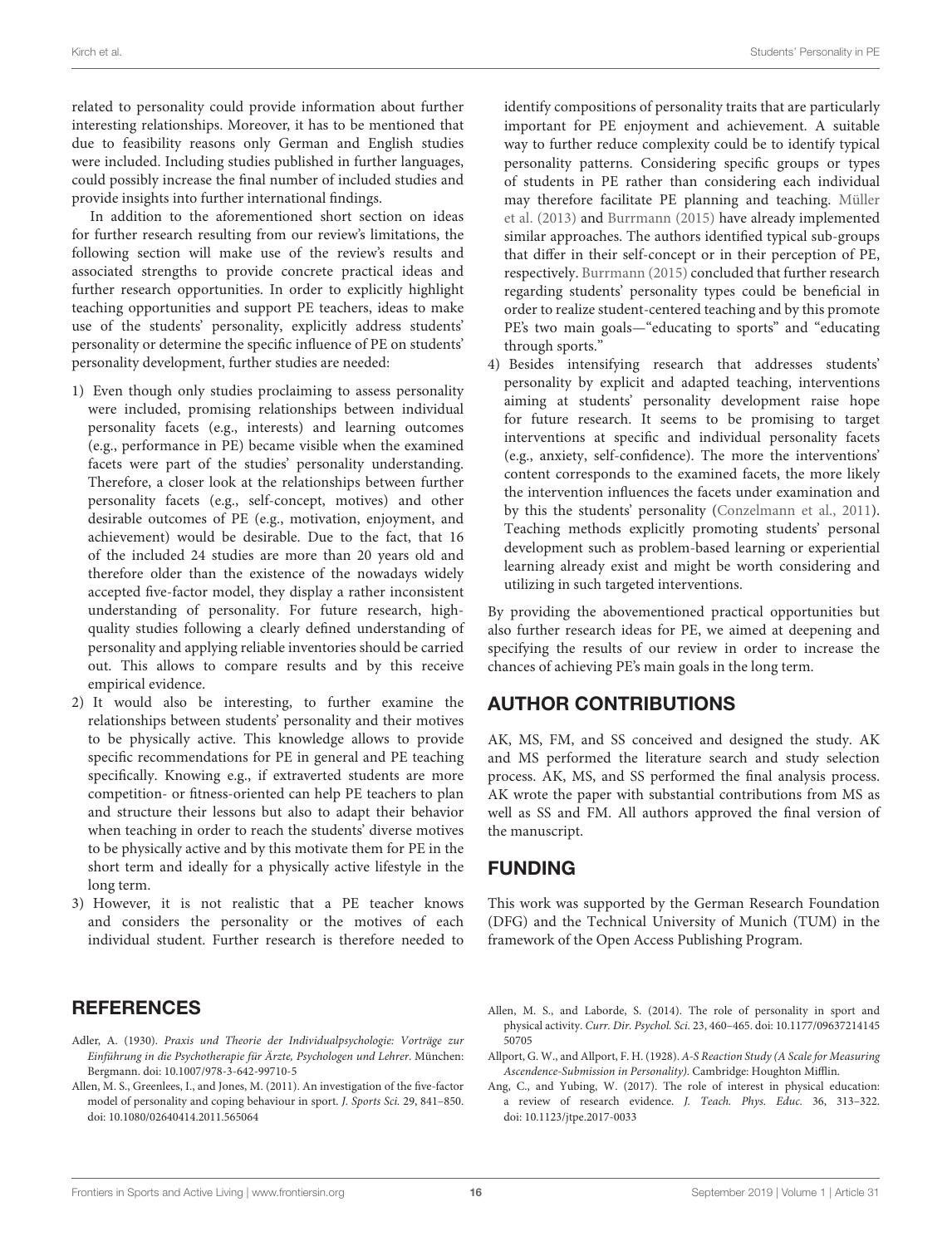- <span id="page-16-16"></span>Arksey, H., and O'Malley, L. (2005). Scoping studies: towards a methodological framework. Int. J. Soc. Res. Methodol. 8, 19–32. doi: [10.1080/1364557032000119616](https://doi.org/10.1080/1364557032000119616)
- <span id="page-16-14"></span>Asendorpf, J. B., and Teubel, T. (2009). Motorische Entwicklung vom frühen Kindes- bis zum frühen Erwachsenenalter im Kontext der Persönlichkeitsentwicklung. Zeitschrift für Sportpsychologie 16, 2–16. doi: [10.1026/1612-5010.16.1.2](https://doi.org/10.1026/1612-5010.16.1.2)
- <span id="page-16-26"></span>Ashton, M. C., and Lee, K. (2007). Empirical, theoretical, and practical advantages of the HEXACO model of personality structure. Personal. Soc. Psychol. Rev. 11, 150–166. doi: [10.1177/1088868306294907](https://doi.org/10.1177/1088868306294907)
- <span id="page-16-20"></span>Bachleitner-Hofmann, R. (1986). "Persönlichkeits- und Einstellungsforschung im Schulsport," in Theorie und Praxis der Leibesübungen, Vol. 56, ed R. Bachleitner-Hofmann (Vienna: Österreich. Bundesverlag), 1–165.
- <span id="page-16-4"></span>Bandura, A., and Walters, R. H. (1963). Social Learning and Personality Development. New York, NY: Holt Rinehart and Winston.
- <span id="page-16-30"></span>Blanchard, B. E. (1936). A behavior frequency rating scale for the measurement of character and personality in physical education classroom situations. Res. Q. Am. Phys. Educ. Assoc. 7, 56–66.
- <span id="page-16-21"></span>Blanchard, B. E. (1946). A comparative analysis of secondary-school boys' and girls' character and personality traits in physical education classes. Res. Q. Am. Assoc. Health Phys. Educ. Recreat. 17, 33–39. doi: [10.1080/10671188.1946.10621274](https://doi.org/10.1080/10671188.1946.10621274)
- <span id="page-16-15"></span>Booth, A., Sutton, A., and Papaioannou, D. (2016). Systematic Approaches to a Successful Literature Review. Los Angeles, CA: Sage.
- <span id="page-16-41"></span>Brettschneider, W.-D. (2002). Jugendarbeit in Sportvereinen - Anspruch und Wirklichkeit. Hamburg: Czwalina.
- <span id="page-16-24"></span>Buggle, F., and Baumgärtel, F. (1975). Hamburger Neurotizismus- und Extraversionsskala für Kinder und Jugendliche: HANES, KJ; Handanweisung für die Durchführung und Auswertung. Göttingen: Hogrefe, Verlag für Psychologie.
- <span id="page-16-45"></span>Burrmann, U. (2015). Schülertypen im Sportunterricht der Sekundarstufe I: Perzeptionen des Sportunterrichts und deren Bezug zum außerschulischen Sport. Zeitschrift für Sportpädagogische Forschung 3, 61–82.
- <span id="page-16-39"></span>Byra, M. (2006). "Teaching styles and inclusive pedagogies," in Handbook of Physical Education, eds K. D. Macdonald and M. O'Sullivan [\(London: SAGE Publications Ltd.\), 449–466. doi: 10.4135/978184860](https://doi.org/10.4135/9781848608009.n25) 8009.n25
- <span id="page-16-38"></span>Caprara, G. V., Vecchione, M., Alessandri, G., Gerbino, M., and Barbaranelli, C. (2011). The contribution of personality traits and self-efficacy beliefs to academic achievement: a longitudinal study. Br. J. Educ. Psychol. 81, 78–96. doi: [10.1348/2044-8279.002004](https://doi.org/10.1348/2044-8279.002004)
- <span id="page-16-6"></span>Cattell, R. B. (1946). Description and Measurement of Personality. Yonkers, NY: World Book Company.
- <span id="page-16-10"></span>Cattell, R. B. (1956). Second-order personality factors in the questionnaire realm. J. Consult. Psychol. [20, 411–418. doi: 10.1037/h00](https://doi.org/10.1037/h0047239) 47239
- <span id="page-16-27"></span>Cattell, R. B. (1973). Die Empirische Erforschung der Persönlichkeit. Weinheim: Beltz GmbH.
- <span id="page-16-28"></span>Cattell, R. B., and Eber, H. W. (1962). Sixteen Personality Factor Questionnaire: The 16 PF Test. Munster, IN: Psychometric Affiliates.
- <span id="page-16-37"></span>Chamorro-Premuzic, T., Ahmetoglu, G., and Furnham, A. (2008). Little more than personality: dispositional determinants of test anxiety (the Big Five, core selfevaluations, and self-assessed intelligence). Learn. Individ. Differ. 18, 258–263. doi: [10.1016/j.lindif.2007.09.002](https://doi.org/10.1016/j.lindif.2007.09.002)
- <span id="page-16-36"></span>Cheng, H., and Furnham, A. (2003). Personality, self-esteem, and demographic predictions of happiness and depression. Pers. Individ. Dif. 34, 921–942. doi: [10.1016/S0191-8869\(02\)00078-8](https://doi.org/10.1016/S0191-8869(02)00078-8)
- <span id="page-16-3"></span>Cloninger, R. (1999). Personality and Psychopathology. Washington, DC; London: American Psychopathological Association.
- <span id="page-16-42"></span>Conzelmann, A. (2001). Sport und Persönlichkeitsentwicklung: Möglichkeiten und Grenzen von Lebenslaufanalysen. Schorndorf: Hofmann. doi: [10.1007/BF03176716](https://doi.org/10.1007/BF03176716)
- <span id="page-16-46"></span>Conzelmann, A., Schmidt, M., and Valkanover, S. (2011). Persönlichkeitsentwicklung durch Schulsport: Theorie, Empirie und Praxisbausteine der Berner Interventionsstudie Schulsport (BISS). Bern: Huber.
- <span id="page-16-43"></span>Costa, P. T., Bagby, R. M., Herbst, J. H., and McCrae, R. R. (2005). Personality self-reports are concurrently reliable and valid during acute depressive episodes. J. Affect. Disord. [89, 45–55. doi: 10.1016/j.jad.2005.](https://doi.org/10.1016/j.jad.2005.06.010) 06.010
- <span id="page-16-22"></span>Culjak, Z., and Mlačić, B. (2014). The big-five model of personality and the success of high school students in physical education. Croat. J. Educ. 16, 471–490.
- <span id="page-16-44"></span>Döhring, V., and Gissel, N. (2016). Sportunterricht Planen und Auswerten: ein Praxisbuch für Lehrende und Studierende. Baltmannsweiler: Schneider Verlag Hohengehren.
- <span id="page-16-34"></span>Dumfart, B., and Neubauer, A. C. (2016). Conscientiousness is the most powerful noncognitive predictor of school achievement in adolescents. J. Indiv. Diff. [37, 8–15. doi: 10.1027/1614-0001/](https://doi.org/10.1027/1614-0001/a000182) a000182
- <span id="page-16-17"></span>Dunkerbeck, U., and Prenner, K. (1976). "Der leistungsschwache Schüler aus der Sicht des Sportlehrers - implizite Persönlichkeitstheorie des Sportlehrers?" in Sport Lehren und Lernen, eds U. Dunkerbeck and K. Prenner (Münster: Ausschuss Deutscher Leibeserzieher), 323–326.
- <span id="page-16-5"></span>Ellis, A., Abrams, M., and Abrams, L. D. (2009). Personality Theories: Critical Perspectives. Los Angeles, CA: SAGE Publications.
- <span id="page-16-32"></span>Epuran, M. (2005). Metodologia Cercetarii Activitatilor Corporale: Exercitii Fizice, Sport, Fitness. Bucuresti: FEST.
- <span id="page-16-23"></span>Erpic, S. C., Skof, B., and Boben, D. (2005). Pupils' attitudes and motivation for physical education - some psychological aspects of physical education: pupils' attitudes and motivation. Int. J. Phys. Educ. 42, 58–67.
- <span id="page-16-11"></span>Eysenck, H. J. (1976). Psychoticism as a Dimension of Personality. New York, NY: Crane, Russak & Co.
- <span id="page-16-33"></span>Eysenck, H. J. (1981). A Model for Personality. Berlin: Springer.
- <span id="page-16-12"></span>Eysenck, H. J. (1984). Cattell and the Theory of Personality. Multivariate Behav. Res. [19, 323–336. doi: 10.1080/00273171.1984.](https://doi.org/10.1080/00273171.1984.9676938) 9676938
- <span id="page-16-7"></span>Eysenck, H. J., and Eysenck, S. (1969). Personality Structure and Measurement. London : Routledge & Kegan Paul.
- <span id="page-16-25"></span>Eysenck, S. (1965). Junior Eysenck Personality Inventory: Manual, Questionnaire and Scoring Key. London: Hodder and Stoughton.
- <span id="page-16-29"></span>Fahrenberg, J., Selg, H., and Hampel, R. (1978). Das Freiburger Persönlichkeitsinventar: FPI. Handanweisung. Göttingen: C.J. Hogrefe.
- <span id="page-16-2"></span>Freud, S. (1940). Abriss der Psychoanalyse. Int. Z. Psychoana. Imago 25, 8–67.
- <span id="page-16-19"></span>Friedrich, C. (1978). Sport und Persönlichkeit bei 12jährigen Schulkindern. Int. J. Physi. Educa. 15, 10–13.
- <span id="page-16-0"></span>Furnham, A., and Chamorro-Premuzic, T. (2004). Personality and intelligence as predictors of statistics examination grades. Pers. Individ. Dif. [37, 943–955. doi: 10.1016/j.paid.2003.](https://doi.org/10.1016/j.paid.2003.10.016) 10.016
- <span id="page-16-1"></span>Furnham, A., Chamorro-Premuzic, T., and McDougall, F. (2003). Personality, cognitive ability, and beliefs about intelligence as predictors of academic performance. Learn. Individ. Differ. [14, 47–64. doi: 10.1016/j.lindif.2003.](https://doi.org/10.1016/j.lindif.2003.08.002) 08.002
- <span id="page-16-18"></span>Gabler, H. (ed.). (1976). Schulsportmodelle in Theorie und Praxis: Unter Besonderer Berücksichtigung Einer Emipirischen Untersuchung von Sportzugklassen. Schorndorf: Hofmann.
- <span id="page-16-40"></span>Gallagher, P., Yancy, W. S. Jr., Denissen, J. J., Kühnel, A., and Voils, C. I. (2013). Correlates of daily leisure-time physical activity in a community sample: narrow personality traits and practical barriers. Health Psychol. 32, 1227–1235. doi: [10.1037/a0029956](https://doi.org/10.1037/a0029956)
- <span id="page-16-8"></span>Gerbing, D. W., and Tuley, M. R. (1991). The 16PF related to the five-factor model of personality: multiple-indicator measurement versus the a priori scales. Multivariate Behav. Res. [26, 271–289. doi: 10.1207/s15327906mbr2](https://doi.org/10.1207/s15327906mbr2602_5) 602\_5
- <span id="page-16-35"></span>Gerlach, E. (2008). Sportengagement und Persönlichkeitsentwicklung: eine längsschnittliche Analyse der Bedeutung sozialer Faktoren für das Selbstkonzept von Heranwachsenden. Aachen: Meyer & Meyer, 278.
- <span id="page-16-31"></span>Geron, E. (1981). "Research project on the psycho-sociological characteristics of participants in sports classes at school," in Social Aspects of Physical Education and Sport: Proceedings of the First ICHPER-Europe Congress, ed U. Simri (Netanya: Wingate Institute for Physical Education and Spor), 31–36.
- <span id="page-16-13"></span>Goldberg, L. R. (1990). An alternative "description of personality": the Big-Five factor structure. J. Personal. Soc. Psychol. 59, 1216–1229. doi: [10.1037/0022-3514.59.6.1216](https://doi.org/10.1037/0022-3514.59.6.1216)
- <span id="page-16-9"></span>Goldberg, L. R., and Rosolack, T. K. (1994). "The Big Five factor structure as an integrative framework: An empirical comparison with Eysenck's P-E-N model,"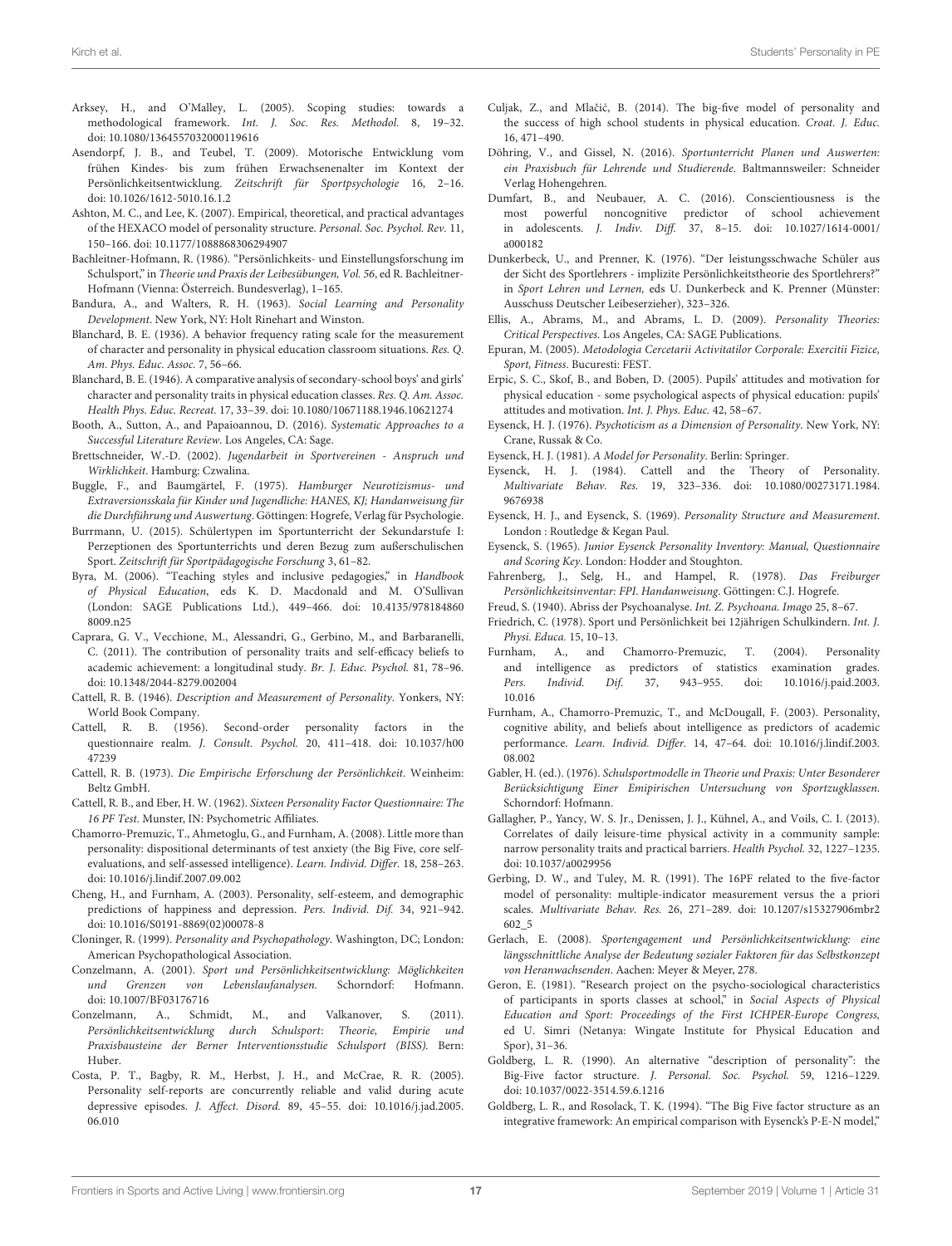in The Developing Structure of Temperament and Personality From Infancy to Adulthood (Hillsdale, NJ: Lawrence Erlbaum Associates, Inc.), 7–35.

<span id="page-17-47"></span>Gore, J., and Cross, S. (2011). Defining and measuring self-concept change. Psychol. Stud. 56, 135–141. doi: [10.1007/s12646-011-0067-0](https://doi.org/10.1007/s12646-011-0067-0)

- <span id="page-17-26"></span>Guilford, J. S., Zimmermann, W. S., and Guilford, J. P. (1949). The Guilford-Zimmermann Temperament Survey. California, CA: Sheridan Suppöy Co. doi: [10.1037/t36583-000](https://doi.org/10.1037/t36583-000)
- <span id="page-17-21"></span>Guszkowska, M., and Rychta, T. (2007). Relationships between physical fitness and personality traits in adolescents. Hum. Move. 8, 80–88.
- <span id="page-17-11"></span>Harwood, C. G., Keegan, R. J., Smith, J. M. J., and Raine, A. S. (2015). A systematic review of the intrapersonal correlates of motivational climate perceptions in sport and physical activity. Psychol. Sport Exerc. 18, 9–25. doi: [10.1016/j.psychsport.2014.11.005](https://doi.org/10.1016/j.psychsport.2014.11.005)
- <span id="page-17-16"></span>Hayes, D. (2017). The love of sport: an investigation into the perceptions and experiences of physical education amongst primary school pupils. Res. Papers Educ. 32, 518–534. doi: [10.1080/02671522.2017.1318807](https://doi.org/10.1080/02671522.2017.1318807)
- <span id="page-17-40"></span>Hazrati-Viari, A., Rad, A. T., and Torabi, S. S. (2012). The effect of personality traits on academic performance: the mediating role of academic motivation. Proc. Soc. Behav. Sci. 32, 367–371. doi: [10.1016/j.sbspro.2012.01.055](https://doi.org/10.1016/j.sbspro.2012.01.055)
- <span id="page-17-39"></span>Heaven, P. C. L., Mak, A., Barry, J., and Ciarrochi, J. (2002). Personality and family influences on adolescent attitudes to school and selfrated academic performance. Personal. Indiv. Diff. 32, 453–462. doi: [10.1016/S0191-8869\(01\)00041-1](https://doi.org/10.1016/S0191-8869(01)00041-1)
- <span id="page-17-28"></span>Heckhausen, H. (1974). "Einflussfaktoren der motiventwicklung," in Pädagogische Psychologie, eds F. E. Weinert, C. F. Graumann, H. Heckhausen, and M. Hofer (Frankfurt: Fischer), 173–209.
- <span id="page-17-22"></span>Hundleby, J. D., and Cattell, R. B. (1968). Results I: identification and discussion of individual factors. Monogr. Soc. Res. Child Develop. 33, 13–39. doi: [10.2307/1165689](https://doi.org/10.2307/1165689)
- <span id="page-17-45"></span>Jaitner, D. (2013). Individuelle Bezugsnormen als pädagogisches Instrument zur Begründung und Integration von Trainingsaspekten in den schulischen Sportunterricht. Zeitschift für Sportpädagogische Forschung 1, 45–60.
- <span id="page-17-35"></span>John, O. P., Robins, R. W., and Pervin, L. A. (2008). Handbook of Personality: Theory and Research. New York, NY: Guilford Press.
- <span id="page-17-4"></span>Johnson, B., and Christensen, L. B. (2017). Educational Research: Quantitative, Qualitative, and Mixed Approaches. Los Angeles, CA; London; New Delhi; Singapore; Washington, DC; Melbourne, VIC: SAGE.
- <span id="page-17-5"></span>Jung, C. G. (1958). Gesammelte Werke. Zürich: Rascher.
- <span id="page-17-2"></span>Jurik, V., Häusler, J., Huber, S., and Seidel, T. (2015). Interaction - first results of a comparative video study carried out in language and mathematics instruction. Zeitschrift für Pädagogik 61, 692–711.
- <span id="page-17-27"></span>Kenyon, G. S. (1968). Attitude Toward Physical Activity Inventory: ATPA. Lethbridge, AB: University of Lethbridge, Department of Sociology.
- <span id="page-17-15"></span>Kerr, J. (1978). Personality, intelligence and the performance of ball skills. Br. J. Phys. Educ. 9, 167–168.
- <span id="page-17-14"></span>Klein, M. (2017). Self-Concept in adolescents: relationship between sport participation, motor performance and personality traits. Sports 5, 1–12. doi: [10.3390/sports5020022](https://doi.org/10.3390/sports5020022)
- <span id="page-17-0"></span>Kohl, H. W., and Cook, H. D. (2013). Educating the Student Body: Taking Physical Activity and Physical Education to School. Washington, DC: National Academies Press.
- <span id="page-17-38"></span>Komarraju, M., Karau, S. J., and Schmeck, R. R. (2009). Role of the Big Five personality traits in predicting college students' academic motivation and achievement. Learn. Indiv. Diff. 19, 47–52. doi: [10.1016/j.lindif.2008.07.001](https://doi.org/10.1016/j.lindif.2008.07.001)
- <span id="page-17-10"></span>Komarraju, M., Karau, S. J., Schmeck, R. R., and Avdic, A. (2011). The big five personality traits, learning styles, and academic achievement. Personality Indiv. Diff. 51, 472–477. doi: [10.1016/j.paid.2011.04.019](https://doi.org/10.1016/j.paid.2011.04.019)
- <span id="page-17-42"></span>Kotov, R., Gamez, W., Schmidt, F., and Watson, D. (2010). Linking "big" personality traits to anxiety, depressive, and substance use disorders: a metaanalysis. Psychol. Bull. 136, 768–821. doi: [10.1037/a0020327](https://doi.org/10.1037/a0020327)
- <span id="page-17-31"></span>Krallova, M. (1971). Eysenckove Osobnost ni Dotoznik pro Deti. Bratislava: Psychodiagnostik a didakticke testy.
- <span id="page-17-30"></span>Krejci, M. (1993). Physical training as the factor of socialization on the pupil at the elementary school. Soc. Sci. Int. 9, 11–21.
- <span id="page-17-12"></span>Kretschmann, R. (2015). Pupils' and student's attitudes towards physical education: a review. Int. J. Phys. Educ. 52, 2–13.
- <span id="page-17-33"></span>Kuder, G. F. (1950). Examiner Manual for the Kuder Preference Record-Vocational, form C. Chicago, IL: Science Research Associates.
- <span id="page-17-34"></span>Lamovec, T. (1975). Personality Structure of Slovenian Late Adolescence. Ljubljana: University of Ljubljana, Department of Psychology.
- <span id="page-17-13"></span>Lander, N., Eather, N., Morgan, P., Salmon, J., and Barnett, L. (2017). Characteristics of teacher training in school-based physical education interventions to improve fundamental movement skills and/or physical activity: a systematic review. Sports Med. 47, 135–161. doi: [10.1007/s40279-016-0561-6](https://doi.org/10.1007/s40279-016-0561-6)
- <span id="page-17-24"></span>Lee, K., and Ashton, M. C. (2004). Psychometric properties of the HEXACO personality inventory. Multivariate Behav. Res. 39, 329–358. doi: [10.1207/s15327906mbr3902\\_8](https://doi.org/10.1207/s15327906mbr3902_8)
- <span id="page-17-41"></span>Lindenberg, S. (2001). Intrinsic motivation in a new light. Kyklos 54, 317–342. doi: [10.1111/1467-6435.00156](https://doi.org/10.1111/1467-6435.00156)
- <span id="page-17-20"></span>Little, T. D., and Wanner, B. (1998). "Validity of a Big-Five Personality Inventory for Children (B5P-C)," in Meeting of International Society for Behavioral Development (Bern).
- <span id="page-17-17"></span>Lodewyk, K. R. (2018). Associations between trait personality, anxiety, selfefficacy and intentions to exercise by gender in high school physical education. Educ. Psychol. [38, 487–501. doi: 10.1080/01443410.2017.](https://doi.org/10.1080/01443410.2017.1375081) 1375081
- <span id="page-17-18"></span>Lodewyk, K. R., and Gao, Z. (2018). Path associations between trait personality, enjoyment, and effort by gender in high school physical education. Int. J. Sport Exerc. Psychol. doi: [10.1080/1612197X.2018.1478871.](https://doi.org/10.1080/1612197X.2018.1478871) [Epub ahead of print].
- <span id="page-17-44"></span>Malinauskas, R., Dumciene, A., Mamkus, G., and Venckunas, T. (2014). Personality traits and exercise capacity in male athletes and non-athletes. Percept. Mot. Skills 118, 145–161. doi: [10.2466/29.25.PMS.118k13w1](https://doi.org/10.2466/29.25.PMS.118k13w1)
- <span id="page-17-6"></span>Maslow, A. H. (1970). Motivation and Personality. New York, NY: Harper & Row.
- <span id="page-17-3"></span>Matthews, G., Zeidner, M., and Roberts, R. (2006). "Models of personality and affect for education: a review and synthesis," in Handbook of Educational Psychology, eds P. A. Alexander and P. H. Winne (Mahwah, NJ: Lawrence Erlbaum Associates Publishers), 163–186.
- <span id="page-17-37"></span>McCrae, R. R. (2001). 5 years of progress: a reply to block. J. Res. Personal. 35, 108–113. doi: [10.1006/jrpe.2000.2294](https://doi.org/10.1006/jrpe.2000.2294)
- <span id="page-17-9"></span>McCrae, R. R., and Costa, P. T. (1987). Validation of the five-factor model of personality across instruments and observers. J. Pers. Soc. Psychol. 52, 81–90. doi: [10.1037/0022-3514.52.1.81](https://doi.org/10.1037/0022-3514.52.1.81)
- <span id="page-17-23"></span>McCrae, R. R., and Costa, P. T. (1992). Revised NEO Personality Inventory and NEO Five-Factor Inventory: NEO PI-R; NEO-FFI. Odessa, FL: Psychological Assessment Resources.
- <span id="page-17-8"></span>McKenzie, J. (1988). Three superfactors in the 16PF and their relation to Eysenck's P, E and N. Pers. Individ. Dif. [9, 843–850. doi: 10.1016/0191-8869\(88\)](https://doi.org/10.1016/0191-8869(88)90002-5) 90002-5
- <span id="page-17-25"></span>Meyer, W.-U. (1984). Das Konzept von der Eigenen Begabung. Bern: Huber.
- <span id="page-17-32"></span>Mijaica, R. (2017). "Development and evaluation of the pupils' personality traits, in the physical-education lesson," in Edu World 7th International Conference, eds E. Soare and C. Langa (Nicosia: Future Academy), 542–551. doi: [10.15405/epsbs.2017.05.02.66](https://doi.org/10.15405/epsbs.2017.05.02.66)
- <span id="page-17-29"></span>Milgram, N. A., and Milgram, R. M. (1975). Dimensions of locus of control in children. Psychol. Rep. 37, 523–538. doi: [10.2466/pr0.1975.37.2.523](https://doi.org/10.2466/pr0.1975.37.2.523)
- <span id="page-17-19"></span>Mlacic, B., and Goldberg, L. (2007). An analysis of a cross-cultural personality inventory: the IPIP Big-Five factor markers in croatia. J. Pers. Assess. 88, 168–177. doi: [10.1080/00223890701267993](https://doi.org/10.1080/00223890701267993)
- <span id="page-17-43"></span>Moshagen, M., Hilbig, B., and Zettler, I. (2014). Faktorenstruktur, psychometrische Eigenschaften und Messinvarianz der deutschsprachigen Version des 60- Item HEXACO Persönlichkeitsinventars. Diagnostica 60, 86–97. doi: [10.1026/0012-1924/a000112](https://doi.org/10.1026/0012-1924/a000112)
- <span id="page-17-48"></span>Müller, M., Schmidt, M., Zibung, M., and Conzelmann, A. (2013). Muster, Entwicklungstypen und Persönlichkeit. Zeitschrift für Sportpsychologie 20, 150–162. doi: [10.1026/1612-5010/a000107](https://doi.org/10.1026/1612-5010/a000107)
- <span id="page-17-1"></span>NASPE (2004). Moving into the Future: National Standards for Physical Education. Reston, VA: National Association for Sport, Physical Education Publications.
- <span id="page-17-46"></span>Neyer, F. J., and Asendorpf, J. B. (2018). Psychologie der Persönlichkeit. Berlin; Heidelberg: Springer-Verlag. doi: [10.1007/978-3-662-54942-1](https://doi.org/10.1007/978-3-662-54942-1)
- <span id="page-17-36"></span>Novikova, I. (2013). "Trait, trait theory," in The Encyclopedia of Cross-Cultural Psychology, ed K. D. Keith (Malden, MA; Oxford: Wiley-Blackwell). doi: [10.1002/9781118339893.wbeccp545](https://doi.org/10.1002/9781118339893.wbeccp545)

<span id="page-17-7"></span>Guilford, J. P. (1971). Persönlichkeit. Weinheim: Beltz.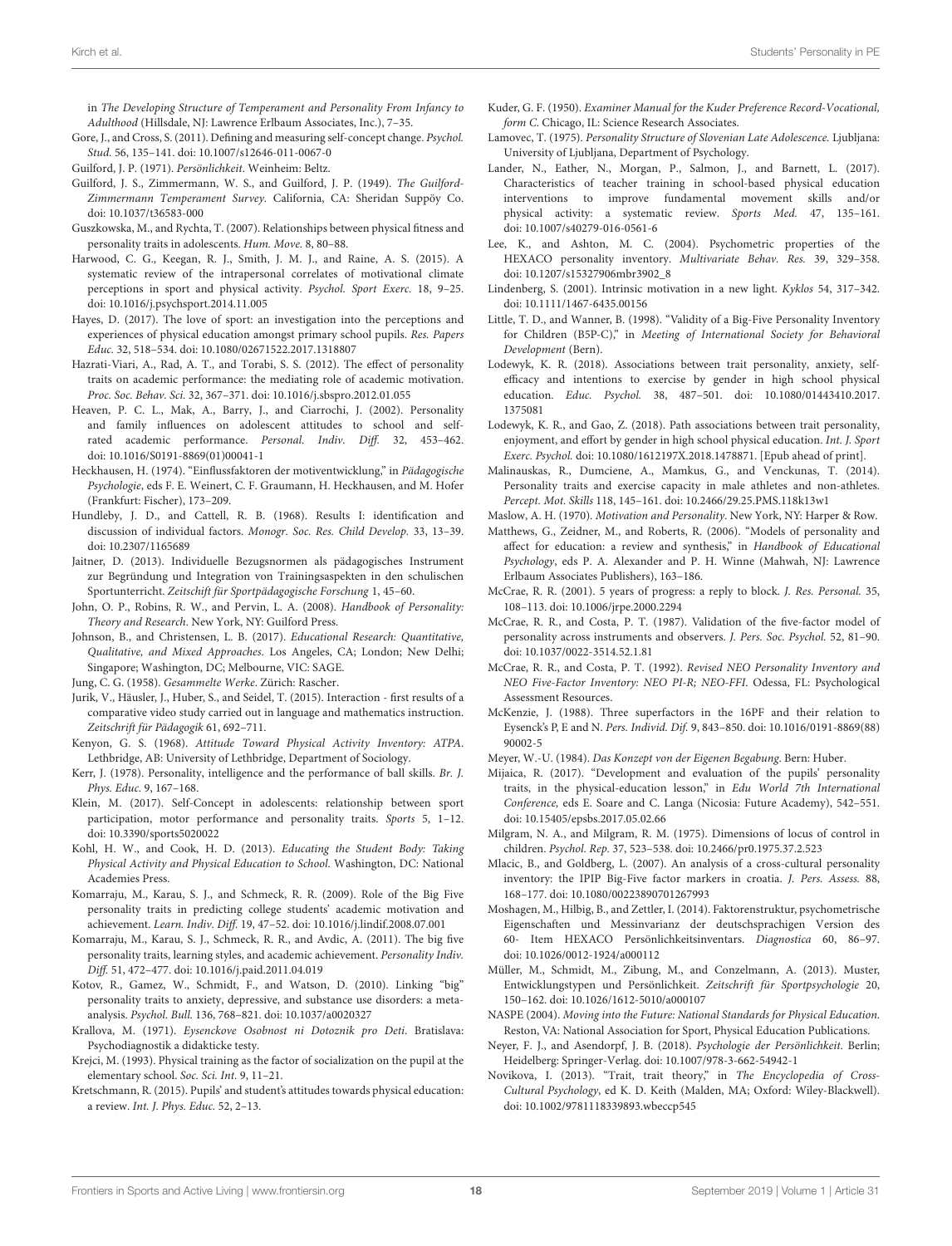- <span id="page-18-5"></span>O'Connor, M. C., and Paunonen, S. V. (2007). Big Five personality predictors of post-secondary academic performance. Pers. Individ. Dif. 43, 971–990. doi: [10.1016/j.paid.2007.03.017](https://doi.org/10.1016/j.paid.2007.03.017)
- <span id="page-18-46"></span>Ostendorf, F., and Angleitner, A. (2004). NEO-Persönlichkeitsinventar nach Costa und McCrae: NEO-PI-R. Göttingen: Hogrefe.
- <span id="page-18-0"></span>Penney, D., and Jess, M. (2004). Physical education and physically active lives: a lifelong approach to curriculum development. Sport Educ. Soc. 9, 269–287. doi: [10.1080/1357332042000233985](https://doi.org/10.1080/1357332042000233985)
- <span id="page-18-41"></span>Pfitzner, M. (2014). Aufgabenkultur im Sportunterricht: Konzepte und Befunde zur Methodendiskussion für eine neue Lernkultur. Wiesbaden: Springer, V. S. doi: [10.1007/978-3-658-03837-3](https://doi.org/10.1007/978-3-658-03837-3)
- <span id="page-18-37"></span>Pilarska, A. (2018). Big-Five personality and aspects of the self-concept: variable- and person-centered approaches. Pers. Individ. Dif. 127, 107–113. doi: [10.1016/j.paid.2018.01.049](https://doi.org/10.1016/j.paid.2018.01.049)
- <span id="page-18-30"></span>Plutchik, R., and Kellerman, H. (1974). Emotions Profile Index: Manual. Los Angeles, CA: WPS, Western Psychological Services.
- <span id="page-18-45"></span>Pocnet, C., Rossier, J., Antonietti, J.-P., and von Gunten, A. (2013). Personality features and cognitive level in patients at an early stage of Alzheimer's disease. Pers. Individ. Dif. 54, 174–179. doi: [10.1016/j.paid.2012.08.035](https://doi.org/10.1016/j.paid.2012.08.035)
- <span id="page-18-6"></span>Poropat, A. E. (2009). A meta-analysis of the five-factor model of personality and academic performance. Psychol. Bull. 135, 322–338. doi: [10.1037/a0014996](https://doi.org/10.1037/a0014996)
- <span id="page-18-22"></span>Porter, R. B., and Cattell, R. B. (1963). Children's Personality Questionnaire. Champaign, IL: Institute for Personality and Ability Testing.
- <span id="page-18-3"></span>Pühse, U., and Gerber, M. (2005). International Comparison of Physical Education: Concepts, Problems, Prospects. Aachen: Meyer & Meyer.
- <span id="page-18-31"></span>Rammstedt, B., Kemper, C. J., Klein, M. C., Beierlein, C., and Kovaleva, A. (2012). "Eine kurze Skala zur Messung der fünf Dimensionen der Persönlichkeit: Big-Five Inventory-10 (BFI-10)," in GESIS-Working Papers (Mannheim: GESIS -Leibniz-Institut für Sozialwissenschaften).
- <span id="page-18-38"></span>Rhodes, R. E., Courneya, K. S., and Jones, L. W. (2003). Translating exercise intentions into behavior: personality and social cognitive correlates. J. Health Psychol. 8, 447–458. doi: [10.1177/13591053030084004](https://doi.org/10.1177/13591053030084004)
- <span id="page-18-35"></span>Rhodes, R. E., and Smith, N. E. (2006). Personality correlates of physical activity: a review and meta-analysis. Br. J. Sports Med. 40, 958–965. doi: [10.1136/bjsm.2006.028860](https://doi.org/10.1136/bjsm.2006.028860)
- <span id="page-18-17"></span>Richards, K. A. R., Washburn, N., Carson, R. L., and Hemphill, M. A. (2017). A 30-year scoping review of the physical education teacher satisfaction literature. Quest 69, 494–514. doi: [10.1080/00336297.2017.1296365](https://doi.org/10.1080/00336297.2017.1296365)
- <span id="page-18-7"></span>Richardson, M., Abraham, C., and Bond, R. (2012). Psychological correlates of university students' academic performance: a systematic review and metaanalysis. Psychol. Bull. 138, 353–387. doi: [10.1037/a0026838](https://doi.org/10.1037/a0026838)
- <span id="page-18-42"></span>Rink, J. E. (2013). Measuring teacher effectiveness in physical education. Res. Q. Exerc. Sport 84, 407–418. doi: [10.1080/02701367.2013.844018](https://doi.org/10.1080/02701367.2013.844018)
- <span id="page-18-9"></span>Rogers, C. R. (1972). Die Nicht-Direktive Beratung: Counseling and Psychotherapy. München: Kindler.
- <span id="page-18-28"></span>Rosenzweig, S. (1944). "An outline of frustration theory," in Personality and the Behavior Disorders, ed J. M. Hunt (Oxford: Ronald Press), 379–388.
- <span id="page-18-13"></span>Rossier, J., Meyer De Stadelhofen, F., and Berthoud, S. (2004). The hierarchical structures of the NEO PI-R and the 16 PF 5. Eur. J. Psychol. Assess. 20, 27–38. doi: [10.1027/1015-5759.20.1.27](https://doi.org/10.1027/1015-5759.20.1.27)
- <span id="page-18-36"></span>Roth, B., Becker, N., Romeyke, S., Schäfer, S., Domnick, F., and Spinath, F. M. (2015). Intelligence and school grades: a meta-analysis. Intelligence 53, 118–137. doi: [10.1016/j.intell.2015.09.002](https://doi.org/10.1016/j.intell.2015.09.002)
- <span id="page-18-8"></span>Rothstein, M. G., Paunonen, S. V., Rush, J. C., and King, G. A. (1994). Personality and cognitive ability predictors of performance in graduate business school. J. Educ. Psychol. 86, 516–530. doi: [10.1037/0022-0663.86.4.516](https://doi.org/10.1037/0022-0663.86.4.516)
- <span id="page-18-47"></span>Ryan, R. M., and Deci, E. L. (2017). Self-Determination Theory: Basic Psychological Needs in Motivation, Development, and Wellness. New York, NY: The Guilford Press.
- <span id="page-18-21"></span>Rychta, T., and Guszkowska, M. (2000). Poszukiwanie Zwiazków Pomiedzy Osobowoscia i Temperamentem a Sprawnoscia Fizyczna Dzieci i Mlodziezy. Roczniki Naukowe AWF/Akademia Wychowania Fizycznego Józefa Pilsudskiego w Warszawie, 113–133.
- <span id="page-18-26"></span>Sack, H.-G. (1975). Sportliche Betätigung und Persönlichkeit: Sport und Persönlichkeit. Ahrensburg; Hamburg: Czwalina.
- <span id="page-18-25"></span>Sack, H.-G. (1980). Zur Psychologie des Jugendlichen Leistungssportlers: Eine Exemplarische Längsschnitt-Untersuchung an Männlichen und Weiblichen

Mittel- und Langstreckenläufern über Einen Zeitraum von 4 Jahren am Ende der Adoleszenz. Schorndorf: Hofmann.

- <span id="page-18-2"></span>Sallis, J. F., and McKenzie, T. L. (1991). Physical education's role in public health. Res. Q. Exerc. Sport 62, 124–137. doi: [10.1080/02701367.1991.10608701](https://doi.org/10.1080/02701367.1991.10608701)
- <span id="page-18-40"></span>Sánchez-Cardona, I., Rodríguez-Montalbán, R., Acevedo-Soto, E., Nieves Lugo, K., Torres-Oquendo, F., and Toro-Alfonso, J. (2012). Self-efficacy and openness to experience as antecedent of study engagement: an exploratory Analysis 46, 2163–2167. doi: [10.1016/j.sbspro.2012.05.446](https://doi.org/10.1016/j.sbspro.2012.05.446)
- <span id="page-18-4"></span>Scheid, V., and Prohl, R. (2012). Sportdidaktik: Grundlagen – Vermittlungsformen – Bewegungsfelder. Wiebelsheim: Limpert.
- <span id="page-18-16"></span>Scheuer, C. (2019). A review of selected physical education teacher education texts in German (2017-2018). Int. J. Phys. Educ. 56, 2–10.
- <span id="page-18-23"></span>Schmalt, H.-D. (1976). Die Messung des Leistungsmotivs. Göttingen: Verlag für Psychologie Hogrefe.
- <span id="page-18-29"></span>Schubert, M. T. (1973). Wissenschaftliche Begleituntersuchungen zum Schulversuch "Sportgymnasium", durchgeführt am Bundesgymnasium und Wirtschaftskundlichen Bundesrealgymnasium für Mädchen Wien XVII (Schuljahr 1971/72) (Dissertation). Wien, Universität Wien, Austria.
- <span id="page-18-18"></span>Seitz, W., and Bäumler, G. (1972). "Über die Beziehung von sportmotorischen Leistungen zu Persönlichkeitsmerkmalen bei Gymnasiasten," in Sportpsychologie, eds G. Bäumler, H. Rieder, and W. Seitz (Schorndorf: Hofmann), 129–143.
- <span id="page-18-33"></span>Shariati, M., and Bakhtiari, S. (2011). Comparison of personality characteristics athlete and non-athlete student, Islamic Azad University of Ahvaz. Proc. Soc. Behav. Sci. 30, 2312–2315. doi: [10.1016/j.sbspro.2011.10.450](https://doi.org/10.1016/j.sbspro.2011.10.450)
- <span id="page-18-48"></span>Shavelson, R. J., Hubner, J., and Stanton, G. (1976). Self-concept: validation of construct interpretations. Rev. Educ. Res. 46, 407–441. doi: [10.3102/00346543046003407](https://doi.org/10.3102/00346543046003407)
- <span id="page-18-12"></span>Sheldon, W. H. (1963). The Varieties of Human Physique: An Introduction to Constitutional Psychology. New York, NY: Hafner.
- <span id="page-18-15"></span>Siedentop, D. (2009). Introduction to Physical Education, Fitness, and Sport. Boston, MA: McGraw-Hill.
- <span id="page-18-14"></span>Silverman, S. (2017). Attitude research in physical education: a review. J. Teach. Phys. Education 36, 303–312. doi: [10.1123/jtpe.2017-0085](https://doi.org/10.1123/jtpe.2017-0085)
- <span id="page-18-11"></span>Skinner, B. F. (1972). Science and Human Behavior. New York, NY: Free Press.
- <span id="page-18-27"></span>Spielberger, C. D., Gorsuch, R. L., and Lushene, R. E. (1984). STAI Manual for the State-Trait Anxiety Inventory. Palo Alto, CA: Consulting Psychologists Press.
- <span id="page-18-32"></span>Steca, P., Baretta, D., Greco, A., D'Addario, M., and Monzani, D. (2018). Associations between personality, sports participation and athletic success. A comparison of Big Five in sporting and non-sporting adults. Personal. Indiv. Diff. 121, 176–183. doi: [10.1016/j.paid.2017.09.040](https://doi.org/10.1016/j.paid.2017.09.040)
- <span id="page-18-44"></span>Stiller, J., and Alfermann, D. (2005). Selbstkonzept im Sport. Zeitschrift für Sportpsychologie [12, 119–126. doi: 10.1026/1612-5010.](https://doi.org/10.1026/1612-5010.12.4.119) 12.4.119
- <span id="page-18-1"></span>Tammelin, T. H., Aira, A., Hakamäki, M., Husu, P., Kallio, J., Kokko, S., et al. (2016). Results from Finland's 2016 report card on physical activity for children and youth. J. Phys. Act. Health 13(11 Suppl. 2), S157–S164. doi: [10.1123/jpah.2016-0297](https://doi.org/10.1123/jpah.2016-0297)
- <span id="page-18-43"></span>Tempelaar, D. T., Gijselaers, W. H., Schim van der Loeff, S., and Nijhuis, J. F. H. (2007). A structural equation model analyzing the relationship of student achievement motivations and personality factors in a range of academic subject-matter areas. Contemp. Educ. Psychol. [32, 105–131. doi: 10.1016/j.cedpsych.2006.](https://doi.org/10.1016/j.cedpsych.2006.10.004) 10.004
- <span id="page-18-34"></span>Terracciano, A., Schrack, J. A., Sutin, A. R., Chan, W., Simonsick, E. M., and Ferrucci, L. (2013). Personality, metabolic rate and aerobic capacity. PLoS ONE 8:e54746. doi: [10.1371/journal.pone.0054746](https://doi.org/10.1371/journal.pone.0054746)
- <span id="page-18-20"></span>Tillman, K. (1965). Relationship between physical fitness and selected personality traits. Res. Q. [36, 483–489. doi: 10.1080/10671188.1965.](https://doi.org/10.1080/10671188.1965.10614723) 10614723
- <span id="page-18-39"></span>Wahyu Ariani, D. (2013). Personality and learning motivation. Eur. J. Bus. Manage. 5, 26–38.

<span id="page-18-10"></span>Watson, J. B. (1930). Behaviorism. New York, NY: W.W. Norton & Company, Inc.

<span id="page-18-24"></span><span id="page-18-19"></span>Weiner, B., and Reisenzein, R. (1984). Motivationspsychologie. Weinheim: Beltz. Westhoff, W. (1989). Sportpsychologie in der Praxis: Erfahrungsbericht über eine sportpsychologische Untersuchung und deren Auswertung im sozialwissenschaftlichen Unterricht. Sportunterricht 38, 355–365.